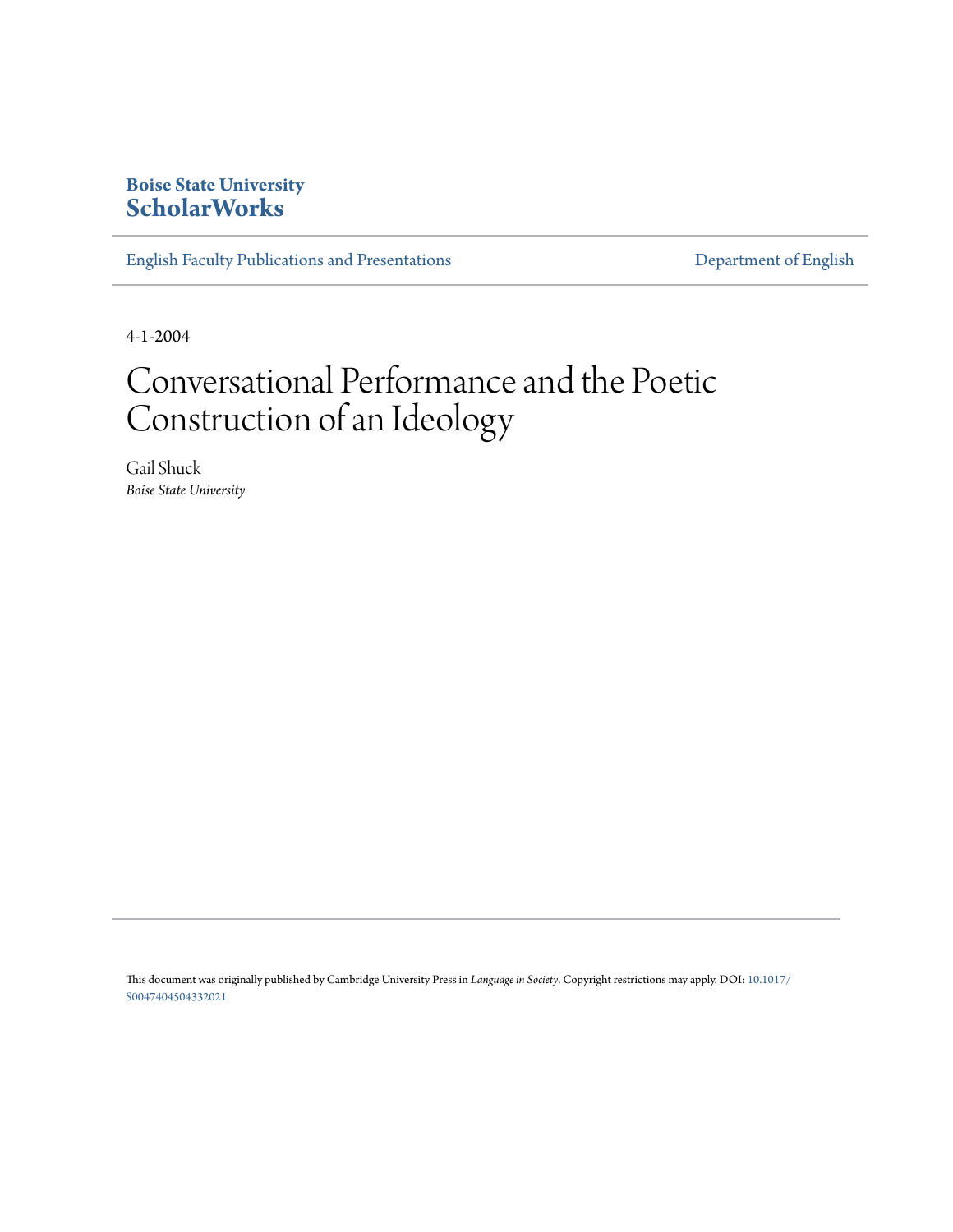## **Conversational performance and the poetic construction of an ideology**

## GAIL SHUCK

*Department of English Boise State University Boise, ID 83725 gshuck@boisestate.edu*

#### ABSTRACT

This study places conversational performance, or speakers' attempts during everyday talk to draw attention to the aesthetic form of their utterances, at the center of an analysis of linguistic ideology. It examines, in particular, the ways in which two white, middle-class, U.S. university students use performance strategies to construct as Other an English-speaking man whom one student encounters on a flight from Saudi Arabia. Drawing on a socially and ideologically situated theory of verbal art, this article proposes five interconnected relations between performance and ideology. Together, these relations constitute a step toward an integrated theory of an inextricable link between the ideological structure of performance and the potential for performance in ideological discourse. (Oral performance, linguistic ideology, nonnative speaker, ideological discourse, verbal interaction, young adult discourse, verbal art in conversation)\*

#### INTRODUCTION

The relationship between texts and the contexts in which they are produced can be illuminated by an agent-centered, practice-oriented study of performance (Bauman 1977, 1986, 1992; Bauman & Briggs 1990; Limón 1982; Briggs 1988, 1996, 1998; Haviland 1996; Wilce 1998). From such a perspective, we can examine the interactional processes by which performers and audience members frame their words to shape new contexts. Performances are framed as distinct from the rest of an interaction and worthy of special attention (Bauman 1977, Bauman & Briggs 1990, Shuck 2001). This is true in everyday conversations as well as in more clearly bounded, culturally recognized forms of verbal art. Performers' strategies for gaining and maintaining attention, such as repetition, dialogue, rhythm, expressive phonology, and even laughter, have an impact on the content of their performances, rendering such content susceptible to sometimes dramatic transformation. An individual's creative contributions to a given text allow propositions to be molded, stretched, and ultimately accepted as true. The role of the individual performer – combined with listener

© 2004 Cambridge University Press 0047-4045004 \$12.00 195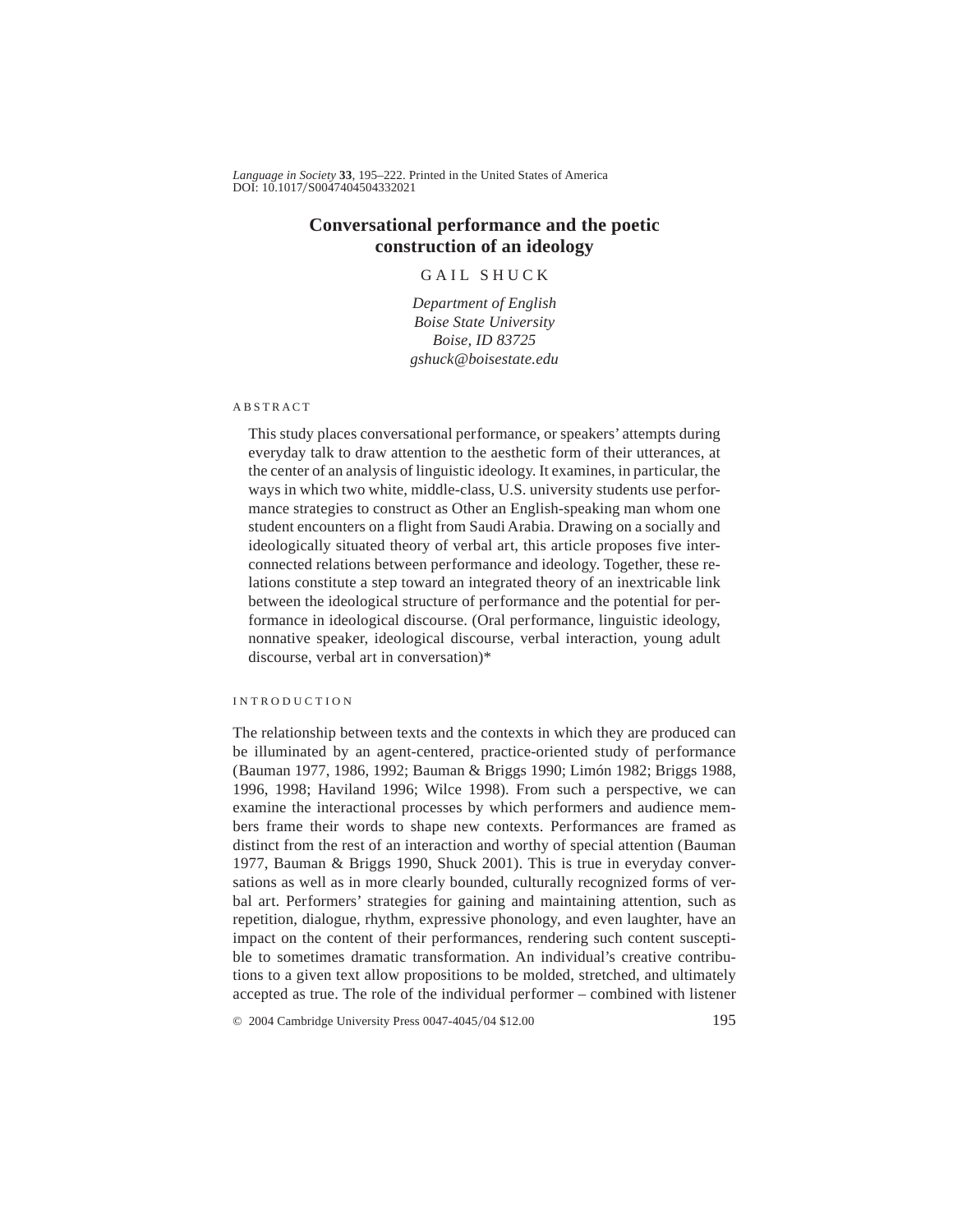participation in a performance – is thus critical to participants' interpretations not only of the speech event at hand but also of the ideological discourse that emerges from it.

The present study is an analysis of a single narrative, retold in immediate succession multiple times, about an adolescent girl's encounter with a "foreign" sounding man sitting next to her on an airplane. The story emerged during a one-hour interview that I recorded in 1997 as part of a larger study examining native English speakers' ways of speaking about nonnative speakers and their language use (Shuck 2001). The primary performer was one of 52 undergraduate students at a large southwestern U.S. university whom I interviewed in pairs or groups of three (21 interviews total) over the period from spring 1997 to spring 1998. Questions dealt with school-related subjects such as experiences with teachers, courses, and classmates, and with more specifically language-related subjects such as experiences learning one or more languages or interacting with mono- or multilingual speakers (depending on the linguistic background of the interviewee). The study identified a relatively stable, coherent ideology of language, which I am calling the IDEOLOGY OF NATIVENESS, that constructs the category 'native English speakers'as contiguous withAmericans (and sometimes British), and 'nonnative English speakers' as contiguous with foreigners.<sup>1</sup> Whether in the speech of monolingual, U.S.-born, English-speaking students or multilingual, international students (less so among multilingual U.S. residents or citizens), this Us/Them division of the linguistic world is located in discourses such as claims that accents are incomprehensible, complaints about immigrants who do not learn "the language," and an apparent cultural ambivalence toward learning "foreign" languages. At the core of this ideological model is a view of the world as naturally monolingual (Silverstein 1987, Blommaert & Verschueren 1992, Gal & Irvine 1995, Shuck 2001).

This monolingualist model was intricately connected in these interviews to instances of performative speech, such that the performers – and usually their audiences – participated in a patterned, collective defining of native and nonnative speakers, exaggerating differences between 'us' and 'them'. In many interviews, for example, questions about good and bad teachers led students to construct dramatic complaints about instructors with "incomprehensible" accents – complaints that often included exaggerated representations of the instructors' voices and claims that one "couldn't understand a word he/she said." As we shall see in the performance analyzed here, the primary performer, aided by one of her listeners, draws on the ideology of nativeness to construct the man on the plane as foreign, incomprehensible, and even frightening. The role of performance in construing relations between language use, on one hand, and ethnicity, identity, nationality, and even morality and intelligence on the other, is particularly critical because such performances, and bits of performances, can easily become part of a collective, hegemonic understanding of a linguistic and social order (Shuck 2001).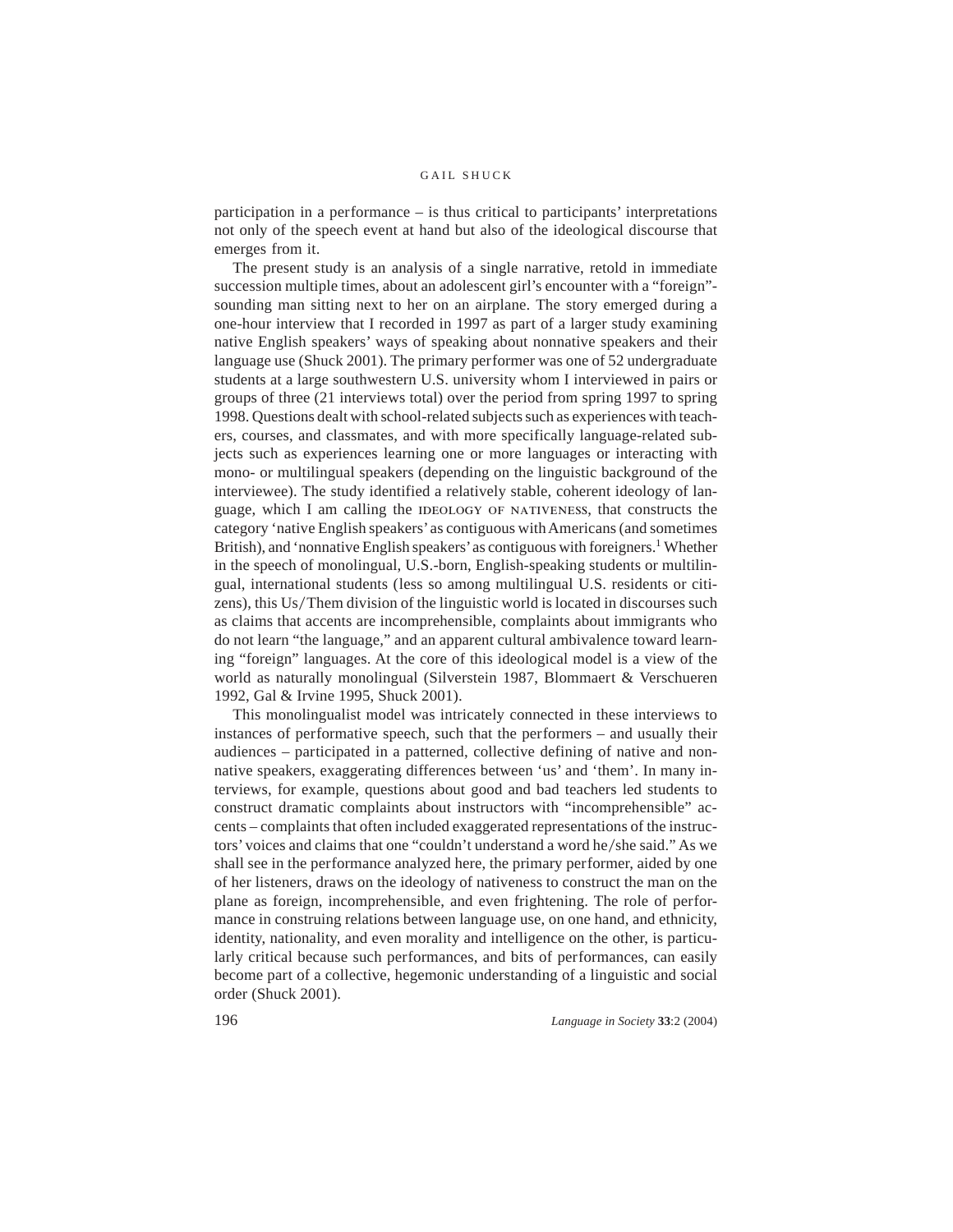#### THE NARRATIVE

During the sixth interview in the study, three students – all white, U.S.-born, native English speakers (two female [F9, F10] and one male [M3]) – were discussing their international experiences when I asked a direct question about whether they had talked with, as I put it in that interview, people who "didn't speak English very well." Such questions often elicited complaints, a result that I had anticipated to some degree. However, the extent to which those complaints were dramatized and exaggerated was completely unexpected. The primary performer (F10) of this narrative (ex. 1) responds to my question at first with a brief story about a man on a plane from Saudi Arabia to the U.S. who had started talking to her and, in doing so, apparently frightened her. Immediately following a challenge from me regarding her claims of fear (line 27), she retells it more dramatically. One of her discussion partners (F9) then makes a contribution (53–72) to the renewed performance – a contribution that does more than merely confirm the storyteller's characterization of the English speaker. It extends it, adding further negative components to an already negative representation. The entire narrative is reproduced below:<sup>2</sup>

(1) The "murderer"-on-the-plane story

| 1              | G:   | have either of you ever been in a conversation with somebody who spoke<br>English- |
|----------------|------|------------------------------------------------------------------------------------|
| 2              |      | $\ldots$ n- $\ldots$ in a sense that—                                              |
| 3              |      | $\dots$ well.                                                                      |
| $\overline{4}$ |      | who didn't speak English very well,                                                |
| 5              |      | in your. .estimation?                                                              |
| 6              | F10: | like recently?                                                                     |
| 7              | G:   | . .ever.                                                                           |
| 8              | F10: | $\dots$ yeah,                                                                      |
| 9              |      | when we were flying back over,                                                     |
| 10             |      | from Saudi Arabia,                                                                 |
| 11             |      | this is really sad.                                                                |
| 12             |      | my mother left us,                                                                 |
| 13             |      | $\dots$ we —                                                                       |
| 14             |      | it was like a-                                                                     |
| 15             |      | we sat like in the no smoking section,                                             |
| 16             |      | and she met this guy named (Ali? Dali?),                                           |
| 17             |      | or whatever,                                                                       |
| 18             |      | he's a good friend of the family's now,                                            |
| 19             |      | but,                                                                               |
| 20             |      | and I woke up,                                                                     |
| 21             |      | and he was like sitting there on the plane,                                        |
| 22             |      | and he was trying to talk to me,                                                   |
| 23             |      | and I was just li:ke,                                                              |
| 24             |      | OK whatever,                                                                       |
| 25             |      | and I got scared,                                                                  |
| 26             |      | and I switched seats with my brother ([fast and low] so I couldn't talk to him     |
|                |      | anymore. $[\text{fast}]$                                                           |
| 27             | G:   | $\langle \omega$ why'd you get scared. $\omega$ =                                  |
| 28             | F10: | $=$ cause I couldn't understand him!                                               |
| 29             |      | $I-$                                                                               |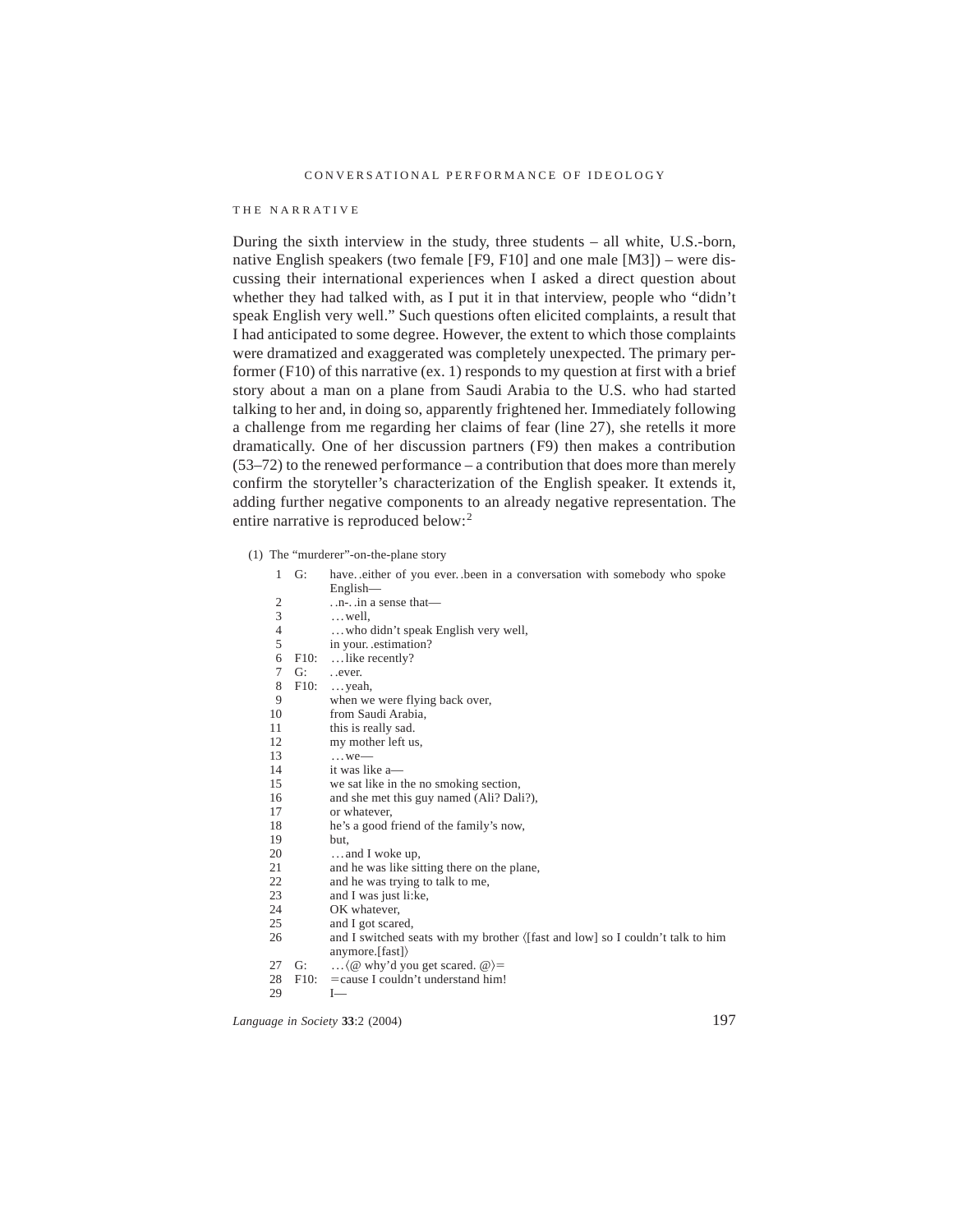| 30       |                   | there's this random man,                                         |
|----------|-------------------|------------------------------------------------------------------|
| 31       |                   | that I'd never met before,                                       |
| 32       |                   | that my mom made friends with,                                   |
| 33       |                   | and he was just like. trying to talk to me,                      |
| 34       |                   | like he asked me for a Sprite,                                   |
| 35       |                   | and I was li: ke,                                                |
| 36       |                   | $\ldots$ ([higher pitch] OK $V$                                  |
| 37       |                   | $uh-huh$ $V$                                                     |
| 38       |                   | (chillin'?) [higher pitch] $\rangle^{\vee}$                      |
| 39       |                   | @@                                                               |
| 40       |                   | . scared me.                                                     |
| 41       | G:                | $\dots$ was it—                                                  |
| 42       |                   | $\dots$ wha-                                                     |
| 43       |                   | do you think that the fear was mostly because he was a stranger, |
| 44       |                   | and you didn't know anything about him?                          |
| 45       |                   | $\overline{\overline{\overline{\overline{C}}}}$                  |
| 46       | F <sub>10</sub> : | $/I/\dots$ couldn't understand him.                              |
| 47       |                   | like period.                                                     |
| 48       |                   | like I didn't-                                                   |
| 49       |                   | like he'd talk to me,                                            |
| 50       |                   | and I was just—                                                  |
| 51       |                   | it. made me nervous.                                             |
| 52       | G:                | $\ldots$ (wow? oh?).                                             |
| 53       | F9:               | $\ldots$ yeah.                                                   |
| 54       |                   | cuz if a stranger comes up to you,                               |
| 55       |                   | and. .was polite,                                                |
| 56       |                   | and you understand what they're saying,                          |
| 57       |                   | it's different.                                                  |
| 58       |                   |                                                                  |
|          |                   | you're not gonna be as scared,                                   |
| 59<br>60 | F10:              | $like =$                                                         |
| 61       | F9:               | $=$ yeah. $=$                                                    |
| 62       |                   | =excuse me,<br>do you know where this is,                        |
| 63       |                   |                                                                  |
| 64       |                   | or whatever? $=$                                                 |
|          | F <sub>10</sub> : | $=$ (nope they?) get nervous.<br>like I-                         |
| 65       |                   |                                                                  |
| 66       |                   |                                                                  |
| 67<br>68 |                   | /I was a-                                                        |
|          |                   | $like-$                                                          |
|          | F9:               | /yeah.                                                           |
| 69       |                   | if they/ come up to you,                                         |
| 70       |                   | and they're like,                                                |
| 71       |                   | $\langle$ [fast] bluh luh luh luh. [fast] $\rangle$              |
| 72       |                   | $(you're / like?)/$ —                                            |
| 73       | F10:              | /you're like/ sitting next t-                                    |
| 74       |                   | $\omega$ $\omega$                                                |
| 75       |                   | $\langle$ @ THAT'S EXACTLY WHAT HE DID! @ $\rangle =$            |
| 76       | G:                | $= \omega$                                                       |
| 77       | F9:               | $/(?-)$ /                                                        |
| 78       | F10:              | and we were like /on the plane,/                                 |
| 79       |                   | and I just woke up,                                              |
| 80       |                   | and he's like sitting where my mom used to sit,                  |
| 81       |                   | [softer, gravelly] 's like,                                      |
| 82       |                   | . .OK,                                                           |
| 83       |                   | (sitting here?) and a man took my mom,                           |
| 84       |                   | killed her,                                                      |
| 85<br>86 | F9:               | that's $\text{cool} =$<br>$= \omega =$                           |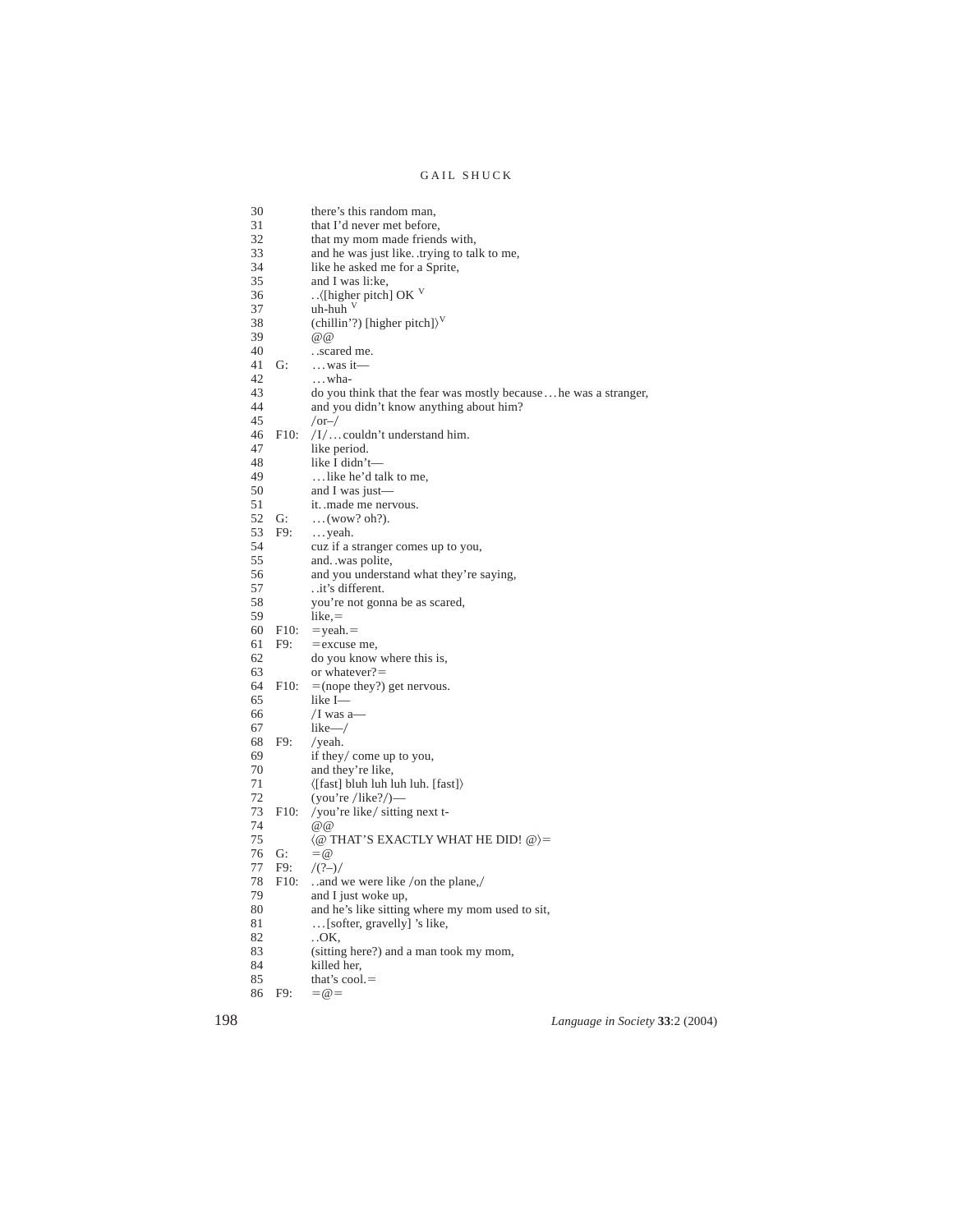```
87 G: =tsh.=88 M3: =[\text{exhaled}] 'h=<br>89 F10: =I'll sit by him on the plane if I want <sup>V</sup>
90 G: \ldots \langle \emptyset [exhaled] 'h \emptyset \rangle
```
By itself, the image of this man that we glean from this performance makes it worthy of examination for its encapsulation of the ideology of nativeness and its construction of the incomprehensible Other. More than that, this narrative illustrates a particularly complex relationship between performance and ideology in general, consisting in the five relations discussed below. While this narrative alone amply demonstrates these relations, excerpts from other interviews from the larger study will be used to show their pervasiveness and to shed additional light on the framework being developed here. The larger study included interviews with nonnative English speakers as well as with students for whom the native/nonnative distinction was troubling. The present study, however, includes excerpts only from interviews with self-identified native English speakers.

```
IDEOLOGY IN PERFORMANCE AND THE PERFORMANCE
OF IDEOLOGY
```
The central claim of this study is that speakers perform ideologies; they do not merely carry their beliefs around unaltered and let them leak out in moments of unmonitored indiscretion. As is the case with the "murderer"-on-the-plane story, dominant ideologies are often central to attempts at verbal art. Indeed, as Sherzer 1987 points out, it is particularly in verbal art that we see the most sharply focused expressions and constructions of the language-culture-society relationship, including dominant beliefs about a linguistic order. Just as performance plays a key role in the construction of ideologies, so do ideologies play a role in the construction of performances. Ideologies inform speakers'choices about the topics of conversation to be performed – that is, the "performability" of particular ideological propositions – and about the discursive patterns that shape the form of the performance.

The bidirectional nature of this relationship between performance and ideology can be captured in at least the following five basic relations, which together highlight the tension between the prior and the emergent, the fixed and the novel (Becker 1979, Tannen 1989). To shed light on this tension, it is critical that we examine the discursive minutiae<sup>3</sup> of both the performances and their connections to the surrounding discourse. As this analysis will reveal, a single performance may be linked with ideology in most or all of these ways simultaneously:

- 1. Performances index existing ideological models.
- 2. The relatively limited set of discourse patterns (metaphors, themes, narratives, argument strategies, etc.) entailed by a given ideology are readily available, and are drawn upon, as resources for aesthetic displays.

*Language in Society* **33**:2 (2004) 199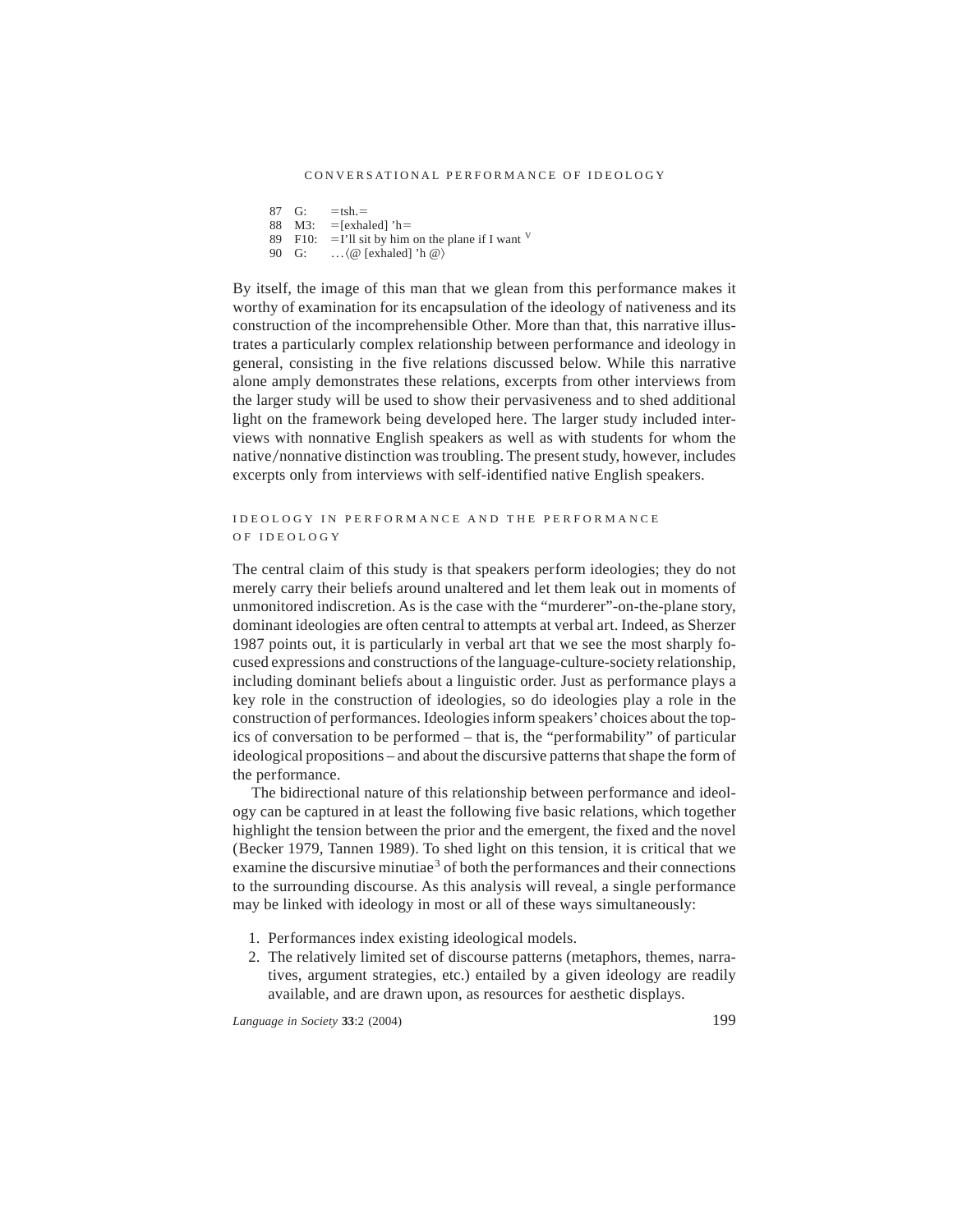- 3. The framing of talk as performance opens up a discursive space for constructing ideological extremes and stereotypes and, more important, for momentarily rendering them acceptable.
- 4. The collaboration that performances invite creates opportunities for the proliferation of ideological extremes.
- 5. Performances' capacity for recontextualization allows ideologies to be shaped by greater numbers of speakers and therefore to be subjected to multiple transformations.

Relations 1 and 2 focus on the relative stability of ideology and indicate its use as a resource. That is, ideology provides the basis in both content (relation 1) and form (relation 2) for a given performance. Both of these relations posit ideology as a network of meanings that exists in some relatively stable form, with relatively stable discourse structures associated with it. However, relation 1, the relation of indexicality, also points to the "context-bearing features" (Ochs 1990:288) of performance. In indexing those existing ideological models, performances have the capacity to shape participants' understanding of their respective social and political positions. Relation 1, then, has as much to do with performance's dynamic, active role in shifting participants' interpretation of the interactional and cultural context as it does with ideology's role as a relatively static feature of that context.

Claims that performances are informed by ideological models have been made by Limón 1982, Bowen 1989, Briggs 1998, Wilce 1998, and Kroskrity 1999. However, it is in the converse relation – the role of performance in constructing ideologies – that this study makes a novel contribution to both performance studies and studies of ideology in discourse. Relations 3, 4, and 5 focus primarily on the construction of ideologies during performative talk and suggest a conceptualization of ideology as dynamic and fluid.<sup>4</sup> During a performance, speakers can transform ideological premises toward extremes or inscribe them in particularly memorable, poetic ways. Those performances generate opportunities for subsequent performances by other speakers and for reanimating old performances in new contexts, thereby increasing the likelihood that transformed ideological propositions will become part of an ever-expanding network of beliefs. Each of these five relations will be discussed in detail below.

### *Relation 1: Performances index existing ideological models*

Performances index and depend on the stability of ideological models, while providing opportunities for sudden shifts in ideological position as well as for transformations of those models. These models form part of the ideological context to which speakers orient themselves as they participate in performative as well as nonperformative discourse. Particular utterances index that context, in that they presuppose ideological worlds in which certain propositions are taken – at least by the speaker, but often by the listeners as well – to be true or logical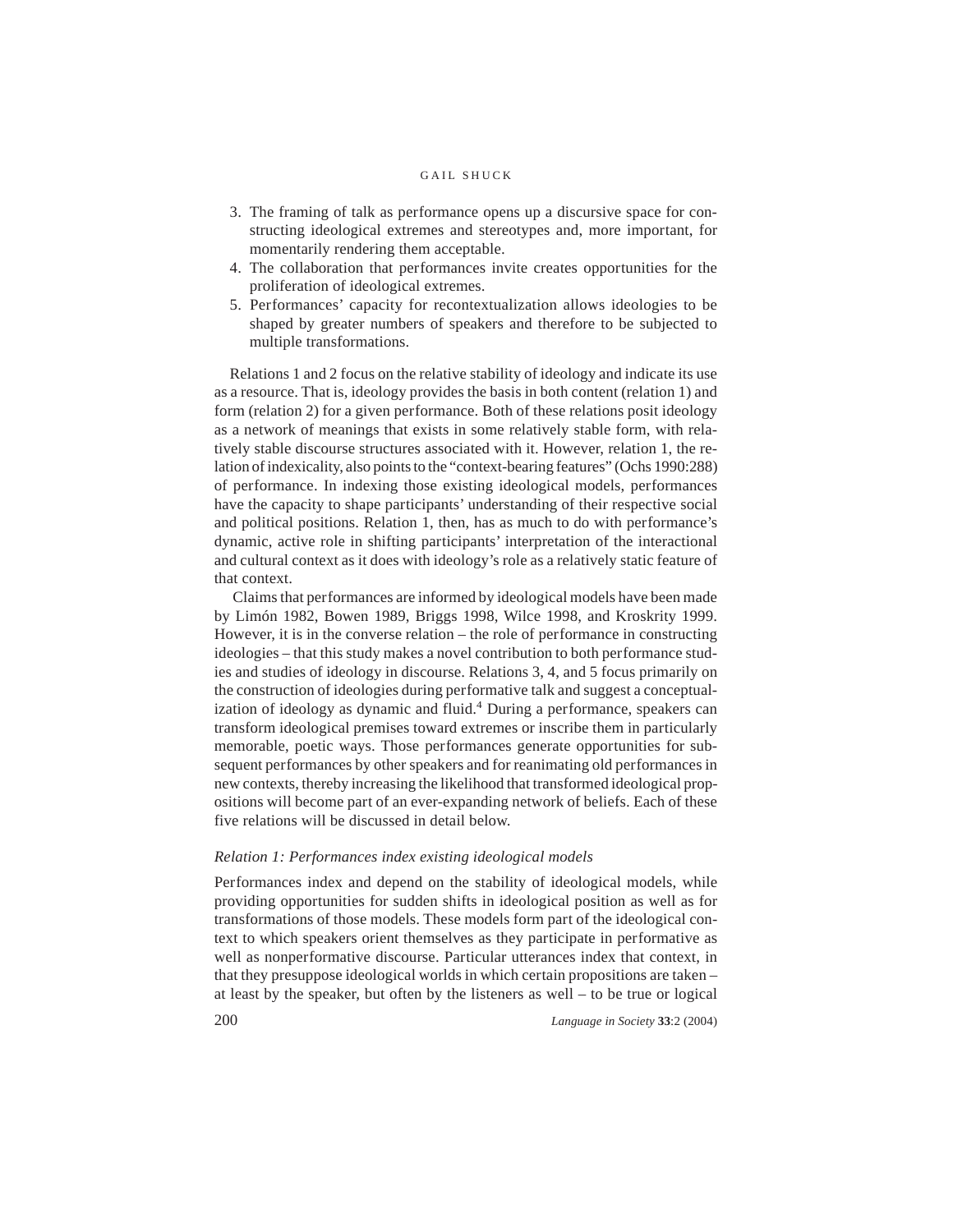(Silverstein 1979, Ochs 1990). Indexicality is thus an important part of the contextualization process; it allows researchers and participants alike to make sense of the interaction as they interpret their relationships with their interlocutors, as well as the ideological positions of those interlocutors.

F10's "murderer"-on-the-plane story indexes the ideology of nativeness, a linguistic ideology that was firmly established in social discursive space by 1997, when this interview took place, and certainly also by the early to mid-1990s, when the narrated event took place. In answering my question about people who "didn't speak English very well," F10 quickly indexes the man's foreignness by adding *or whatever* after a name she apparently knows now (17). Within this ideology of nativeness, mentioning or implying foreignness is sufficient to establish his status as a nonnative English speaker. This association of one nation with a single language is widely held and has been described by Silverstein 1987, Blommaert & Verschueren 1992, and Gal & Irvine 1995. The ideology of nativeness further posits that linguistic nonnativeness makes one incomprehensible. 'Native' and 'nonnative' are rendered dichotomous, mutually exclusive categories in this discourse. This means that, even if speakers do not use these terms in particular, they exaggerate differences between their own speech – taken to be normal and unremarkable – and the speech of others. In the talk of most international students, even those from countries such as India or Singapore in which English is a primary language, this dichotomous model of the linguistic world appears in, among other discourses, self-denigrating talk of a lack of English proficiency. In the talk of U.S.-born, native English speakers, it appears most clearly in complaints about incomprehensible accents.

Although F10's first telling of the narrative draws on this model of nonnative speakers' linguistic ineptitude and explicitly claims that she was afraid, she has not (at least by line 26) directly argued that it was the man's incomprehensibility that made him frightening. Her emphatic response to my question about why she got scared (28), however, clearly shows that the truth of that proposition should have been obvious. She explains, *'Cause I couldn't understand him!* That line reveals her annoyance at having to explain the connection between the man's nonnativeness and her fear. This connection is further highlighted throughout the performance with two additional utterances of *scared* (40 and 58, the latter uttered by her partner) and two of *nervous* (51 and 64).

In order for the suggestion of fear to make sense to her listeners in this context, there must exist an ideology that equates foreignness with fear in public discourse. Indeed, F10 seemed to find it easy to draw on xenophobic tendencies in the United States, which were available in public discourse long before September 11, 2001. Inda 2000 analyzes the discourse supporting California's Proposition 187, passed in 1994, and finds a pervasive construction of immigrants as parasites who threaten the social, cultural, linguistic, and economic well-being of the nation. Jaret 1999 similarly notes a heightened fear of foreigners in the last two decades of the 20th century. This xenophobia has long influenced U.S. film

*Language in Society* **33**:2 (2004) 201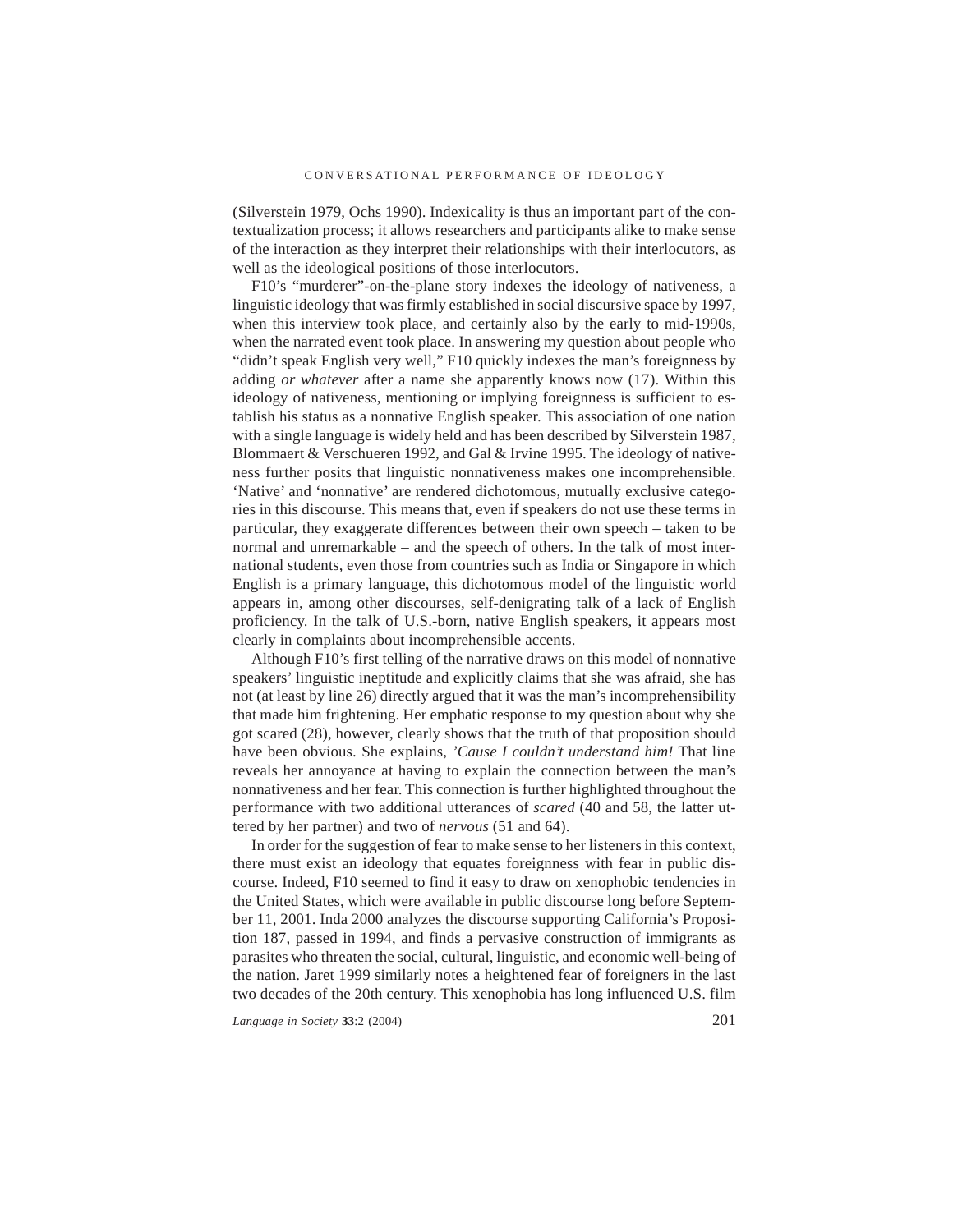and television conventions, which portray nonwhites and/or non-Americans as "bad guys" and link nonstandard or foreign accents with negative – or at least bumbling or humorous – character traits (Lippi-Green 1997). Linking language use with national origin allows speakers like F10 to project a fear of foreigners onto perceived nonstandard language use to produce a fear of linguistic Otherness. The notion of a "standard," in the "aggressively hegemonic," emblematic sense which Silverstein describes (1987:286), undergirds F10's naturalized assumption that incomprehensibility and foreignness (and probably also maleness) added together equal threat.<sup>5</sup>

F10's indexing of the ideology of nativeness is clear in her momentary assertion of the man's inability to communicate at all in English. Such a rejection of any linguistic competence on the part of the Other is widespread and is often encoded in a variant of this claim: " $[I/You]$  couldn't understand a word [he/she/ they] said" (Shuck 2001). This categorical rejection is invoked in F10's answer, *'Cause I didn't understand him!* Although she reconstructed something he had said (*he asked me for a Sprite*), she later reiterated the claim of incomprehensibility: *I...* couldn't understand him. Like period (46–47). Moreover, when one of her interview partners, F9, represented the man's voice as wordless blather – *bluh luh luh luh* – F10 agreed with her characterization. Such representations are part of a discourse of exclusion, by which only native speakers of English – indeed, only native speakers of certain varieties of English – are admitted as comprehensible, unremarkable members of the community of English speakers. These patterns are relatively stable, accessible, and pervasive, akin to what Bakhtin 1981 might call authoritative discourses that have become assimilated into our ideological consciousness as "internally persuasive discourse" (1981:342–48). They are accepted uncritically as true, at least at the moment of their utterance, and are reanimated in new contexts as though they were originally conceived. (The truth value of these internally persuasive discourses is addressed in greater detail under relation 3.) The creation of this performance, then, depends on the prior existence of an ideological model that provides the speaker with performable themes and linguistic patterns. Moreover, as we shall see in the next section, the relative stability of these patterns allows them to serve as resources for aesthetic transformation in conversational performances.

## *Relation 2: The set of discourse patterns entailed by a given ideology are readily available, and are drawn upon, as resources for aesthetic displays*

Any ideological model produces limited sets of formulaically encoded themes and arguments (Silverstein 1987, Woolard 1989, Hill 1992). This stability makes them readily available for use in verbal interaction. Fixed, or at least moderately formulaic, patterns associated with particular topics are a linguistic resource upon which speakers draw, not only to find the words to make their points but also to make those points in aesthetically interesting ways. The central connection between performance and certain ideological positions has to do precisely with the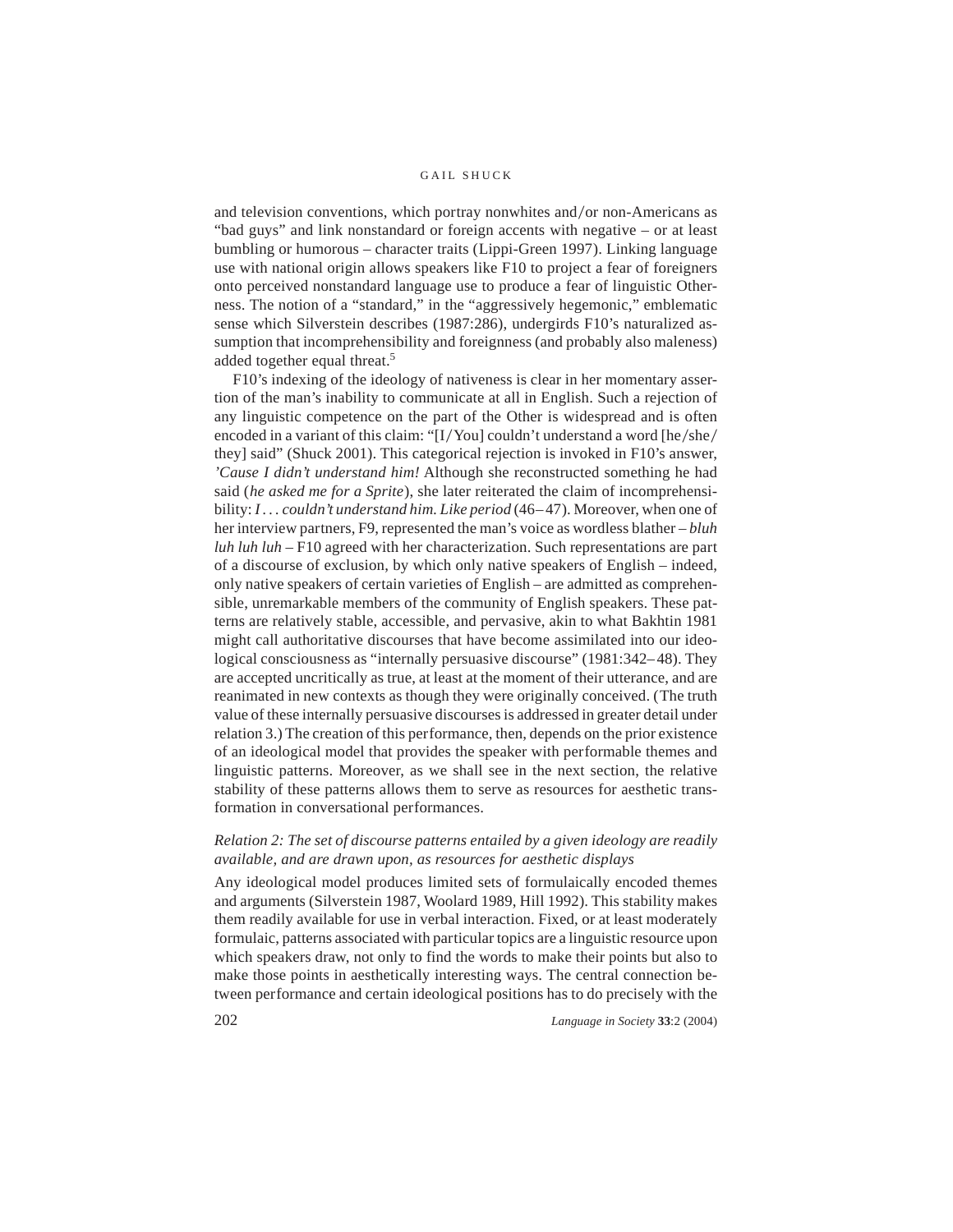easy accessibility of discourse patterns associated with those positions. Patterns such as "[I] couldn't understand a word [they] said," are so readily available that speakers seem to find them hard to avoid, even when the same speakers primarily take ideological positions that contradict the beliefs encoded in those forms (Shuck 2001).

Once we understand the ease with which certain discourse patterns can be accessed by any speaker, we can begin to see how such patterns are used as linguistic resources in performative talk. In most of the interviews in this study, the emergence of certain topics seemed to invite performances, particularly complaint performances: poor instructors, purposeless assignments, unfair grading practices, lazy foreigners, and incomprehensible accents. Within those performances, speakers not only employed fixed phrases; they also poetically transformed them in novel ways. Speakers' reliance on such patterns as resources for aesthetic display is critical to a study of performance because it allows us to examine the human potential for creativity and for "the play of familiar patterns" (Tannen 1989:13). Indeed, the tension between the familiar and the novel provides a foundation not only for the creation of a given performance but also for its acceptance by the audience as a performance.

The incomprehensible accent complaint, one of the most common types of performance in my interviews, illustrates this use of ideological discourse patterns as an aesthetic resource. As I mentioned earlier, this complaint has as a primary component the canonical form, "I/You/We couldn't understand a word he/she/they said." That sentence, along with variations such as "I couldn't understand a thing," appeared more than 30 times in nine different interviews. Its prevalence in U.S. discourse practices makes it especially available for aesthetic transformation, as in (2), from another interview:

(2) Aesthetic transformation of a canonical form

- 1 F7: it's hard enough to understand calculus,
- 2 M2: /right./
- $\rightarrow$  3 F7: ../when/ you understand the words that are coming out of the professor's mouth.

This image – words coming out of one's mouth – is a clear instance of a poetic transformation of a relatively fixed phrase. A less poetic alternative might simply have been "understand what he's saying." Instead, F7 chose to provide a much more visceral, visual image. The available pattern, then, became a resource for conversational artistry as well as a moment of participation in the same ideological discourse constructed by the narrator of the "murderer"-on-the-plane story. In that story, the canonical pattern, "I couldn't understand a word he said," underlies two utterances in particular. First, it is directly indexed by F10's exclamation *'Cause I couldn't understand him!* (28). She reiterates the point after my second attempt (41– 45) to get her to elaborate on the connection between her fear and his being a nonnative speaker:

*Language in Society* **33**:2 (2004) 203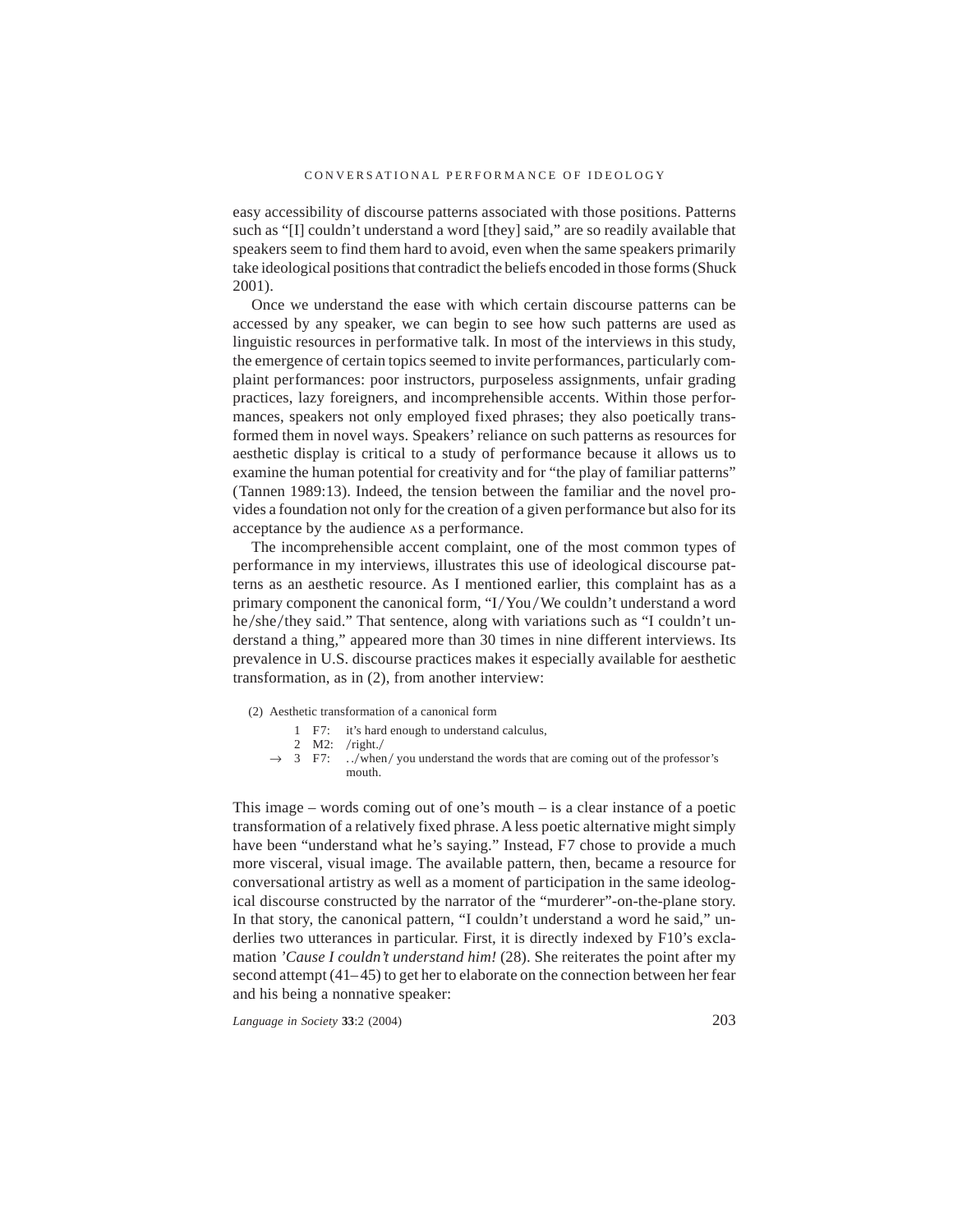(3) Rejection of language proficiency

| do you think that the fear was mostly because he was a stranger, |
|------------------------------------------------------------------|
|                                                                  |
|                                                                  |
|                                                                  |
|                                                                  |
|                                                                  |

Rather than offering further explanation of that connection, she resorts to a variant of the canonical rejection of the foreigner's language proficiency, "I couldn't understand a word he said."

To help F10 answer my question about why she was afraid, her partner, F9, suggests in lines 54–57 that the man was rude as well as incomprehensible (see relation 5, below, for an analysis of the recontextualization that facilitates such transformations of the antagonist's character). F9 then offers her own dramatic representation of the voice of incomprehensibility: a rapid, machine-gun-like *bluh luh luh luh* (71). Again, this distorted representation depends on the speaker's easy access to the relatively stable notion that nonnative speakers' uses of English are incomprehensible.

A similarly fixed phrase that appeared several times in my data is "We're in America," in reference to the use of a language other than English. This trope, along with its variants "This is America" and "I'm/You're in America," indexes a simplistic ideological equating of English and America, which finds easy entry into a complaint performance about nonnative English speakers in the United States. The following example is taken from an interview with a particularly progressive female student, F6, who expressed interest in other languages and cultures, had had a Palestinian boyfriend, and was among the only students to raise without criticism or lament the possibility that some Americans do not speak English. Her use of *we're in America* thus came as a surprise, although she and her partner had already been discussing exclusion from a conversation because of the use of a particular language, a discussion about which she had said she had "mixed feelings." In this excerpt from that interview, she is talking about a Polish friend of hers in the United States. To indicate her sudden shift of position, I have italicized the multilingualist arguments and underlined the monolingualist ones (ignoring for the moment the role of *but*, *just*, etc., in constructing a merely concessionary position within a primarily monolingualist argument):

(4) F6's monolingualism

|  | 1 F6: .1ike. her mom would come into the room and starting speaking to her in |
|--|-------------------------------------------------------------------------------|
|  | Polish.                                                                       |

- 2 and they BOTH speak English,
- 3 just fine,
- 4 ...and—
- 5 ...it was just like—
- 6 *. .I I knew they weren't talking about me*,
- 7 *I mean*,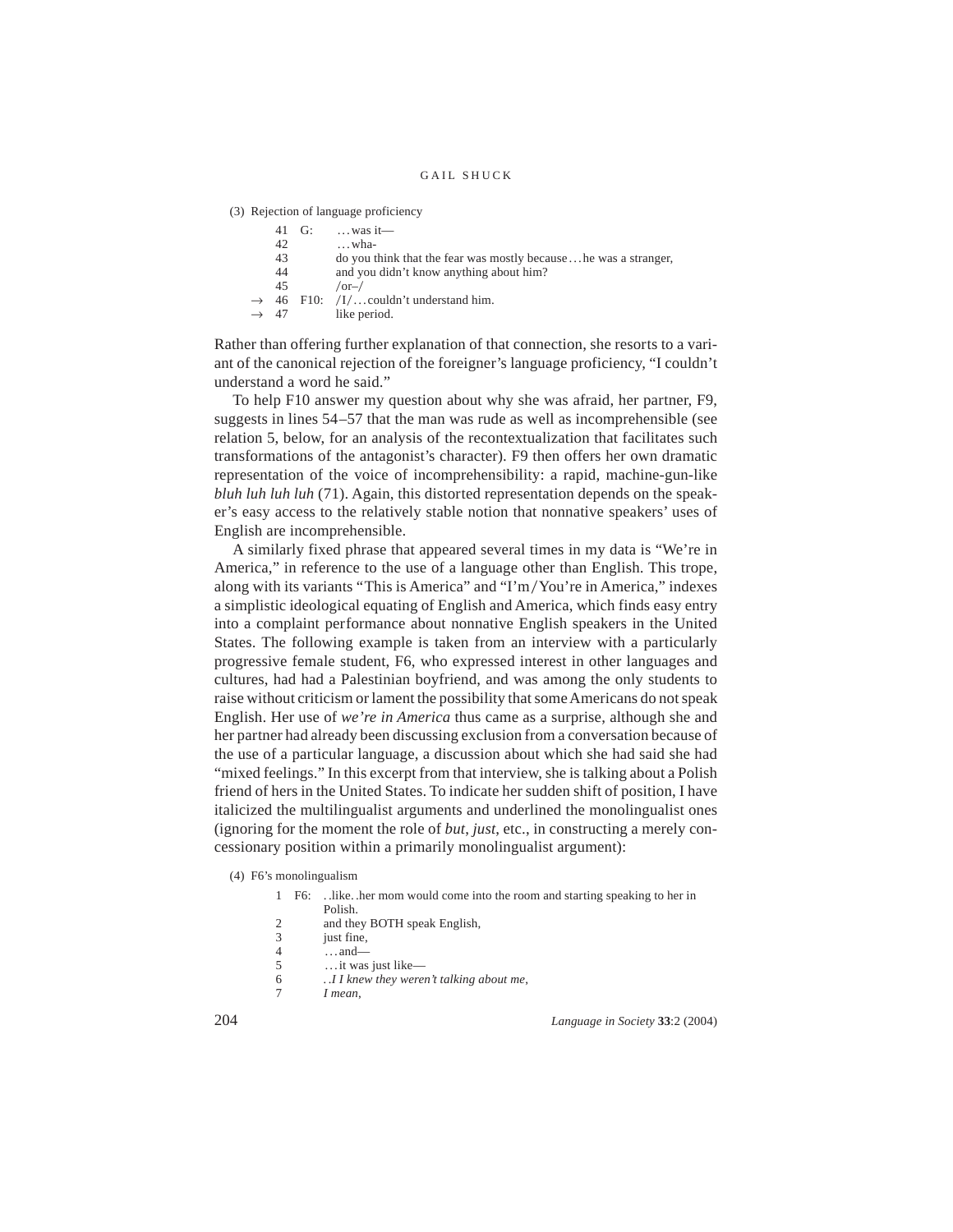#### CONVERSATIONAL PERFORMANCE OF IDEOLOGY

|               | 8  | /it's the mom./                          |
|---------------|----|------------------------------------------|
|               | 9  | G: /mhm. /                               |
|               | 10 | // <sub>mbm</sub> ]/                     |
|               | 11 | F6: and //they're just// saying,         |
|               | 12 | you know,                                |
|               | 13 | wha-                                     |
|               | 14 | how was your day,                        |
|               | 15 | or something like that,                  |
| $\rightarrow$ | 16 | but it was just WEIRD,                   |
|               | 17 | you know,                                |
|               | 18 | we're-                                   |
|               | 19 | F5:  why are you having $/(?)$ -/        |
| $\rightarrow$ |    | 20 F6: /we're in A/merica,               |
|               | 21 | and I'm here,                            |
|               | 22 | I speak English,                         |
|               | 23 | I think it's. you know,                  |
|               | 24 | RUDE for you to say that in front of me, |
|               | 25 | but then again,                          |
|               | 26 | it's like.                               |
|               | 27 | that's their native tongue,              |
|               |    |                                          |

F6 begins with an acknowledgment of the naturalness of the friend's mother's speaking Polish, but at line 16, her speech becomes more involved and dramatic. By line 20, she has fully – albeit momentarily – shifted allegiances, from a more inclusive, multilingualist position to a monolingualist position. Her seemingly sudden use of the trope *we're in America* can be explained by its accessibility and, by extension, its performability. She seems almost destined to draw on that ideology once she begins to paint an emotional picture of her own linguistic exclusion.<sup>6</sup>

Indeed, the performativity of this segment heightens at the moment she says *WEIRD*, simultaneously marking a shift in ideological position and an opening of a performative frame that makes the overtly monolingualist ideology more acceptable (see relation 3 regarding the framing of acceptability). That F5 perceives the shift to a more performative frame may be evident in her unfinished line *Why are you having. . . ?* Although it is not possible to confirm this, F5 may have been relying on the same perspective-taking strategy she frequently used throughout the interview, constructing the thoughts of the narrative's main character at the time of the narrated event. I interpret her truncated utterance as the beginning of a question like this: "Why are you having this conversation in Polish in front of me?" If this is true, F5 uses the second person pronoun in this question to address the mother and daughter in F6's story, animating F6's voice at the time of the recounted event, rather than using *you* to refer to the F6 who is currently speaking. If indeed this is what she is doing, she participates in the performance begun by F6, defining conversational rules according to a monoglot ideology. Regardless of F5's intent, F6 makes that ideology explicit as she completes her previously truncated line *we're in America*. She continues the performance, employing a similar rhythm and intonational contour in each of the three consecutive intonation units beginning with *we're in America:*

*Language in Society* **33**:2 (2004) 205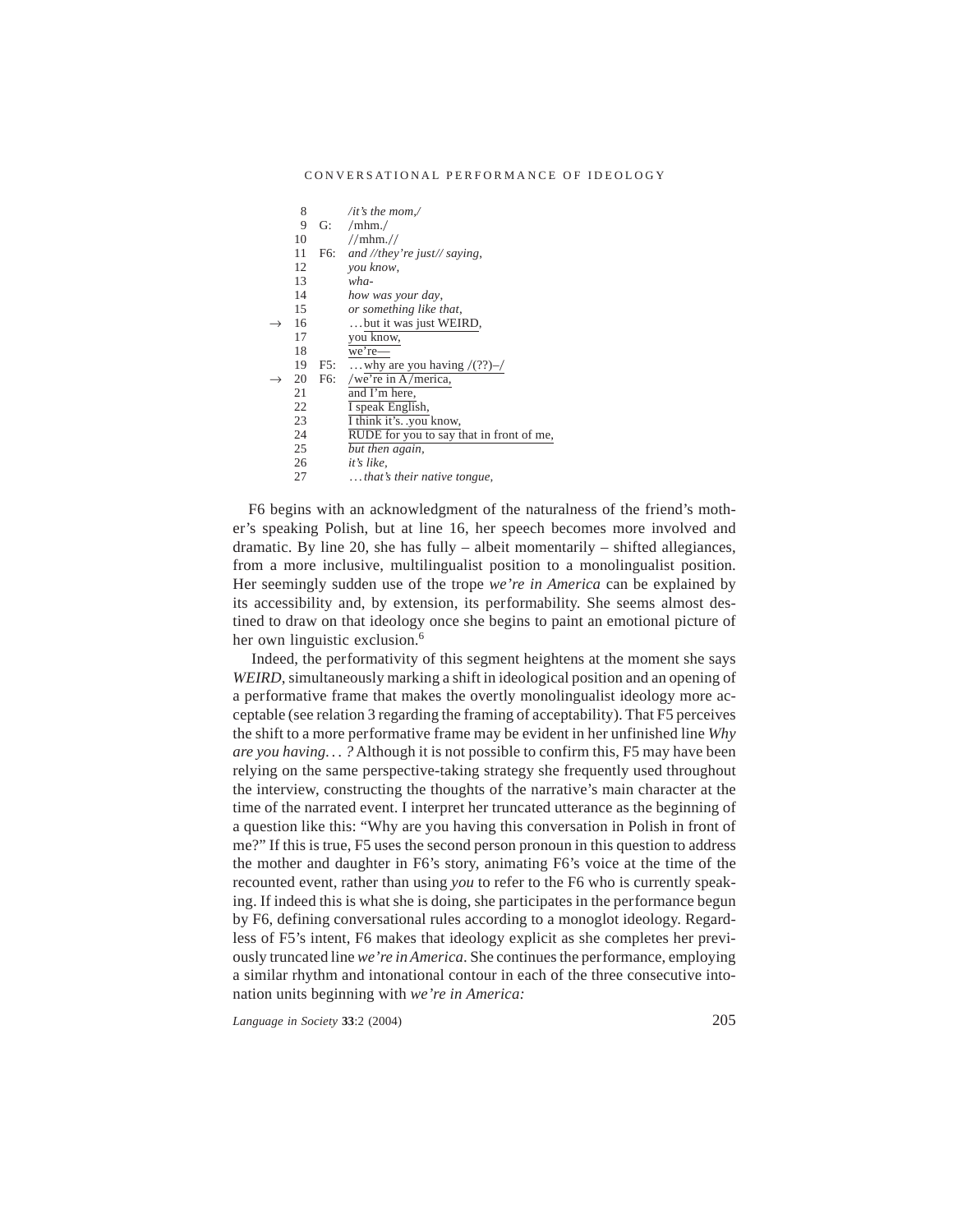- (5) "We're in America"
	- 20 F6: /we're in A/mérica,<br>21 and  $\Gamma$ m hére
	- 21 and I'm hére,<br>22 I speak énglis
	- I speak énglish,

Here, the formulaic phrase itself is not transformed; rather, it provides an opportunity to perform and indeed marks a shift into a performance frame, a shift that F5 seems to have noticed as well. That this commonly heard trope comes so soon after the performance frame is entered is no coincidence. It is, instead, a fairly predictable result of the relationship between performance and ideological elements that are already floating around in social discursive space. The fixity of those elements allows them to be used as raisons d'être for performances because they provide common ground for speakers and listeners, on which novel uses of these patterns can be constructed.

*Relation 3: The framing of talk as performance opens up a discursive space for constructing ideological extremes and stereotypes and, more importantly, for momentarily rendering them acceptable*

So far, we have examined relations between performance and ideology that assume the prior existence of ideological models. A given performance indexes relatively stable, presupposed components of those models; and certain discourse patterns produced by those models, such as variations of "You can't understand a word he says" or "We're in America," allow speakers a degree of discursive pre-patterning that provides opportunities for conversational creativity. Supported by that fixity, speakers rely on what they know about performance – their performative competence – to negotiate the tension between the fixed and the novel.

Let us now examine the other half of this tension: the novel, the emergent, the discursively constructed elements constituted by the interaction itself. Performance plays a central role in that construction. As I will demonstrate in this and the following two sections, the framing of talk as a performance provides contextualization cues to participants to help them make sense of what is being performed. First, it shapes norms for interpreting the social acceptability or truth value of the performed claims, and it can move ideological boundaries toward the extreme or the remarkable, thereby shaping the ideological model in participants' consciousness to some degree. Second, performance shapes the interactional context such that co-performances or successive individual performances are acceptable and even expected. Third, performances can be recontextualized, increasing the number of people who can reanimate the ideologies embedded in them.

The notion of frame, as developed by Bateson 1972, Goffman 1974, Tannen 1979, and Tannen & Wallat 1993, is fundamental to our understanding of the poetic license that performers take as they create particularly exaggerated representations of others' talk. Framing devices in conversational performance, such as repetition, openings and closings, and rhythm, set a display apart from the rest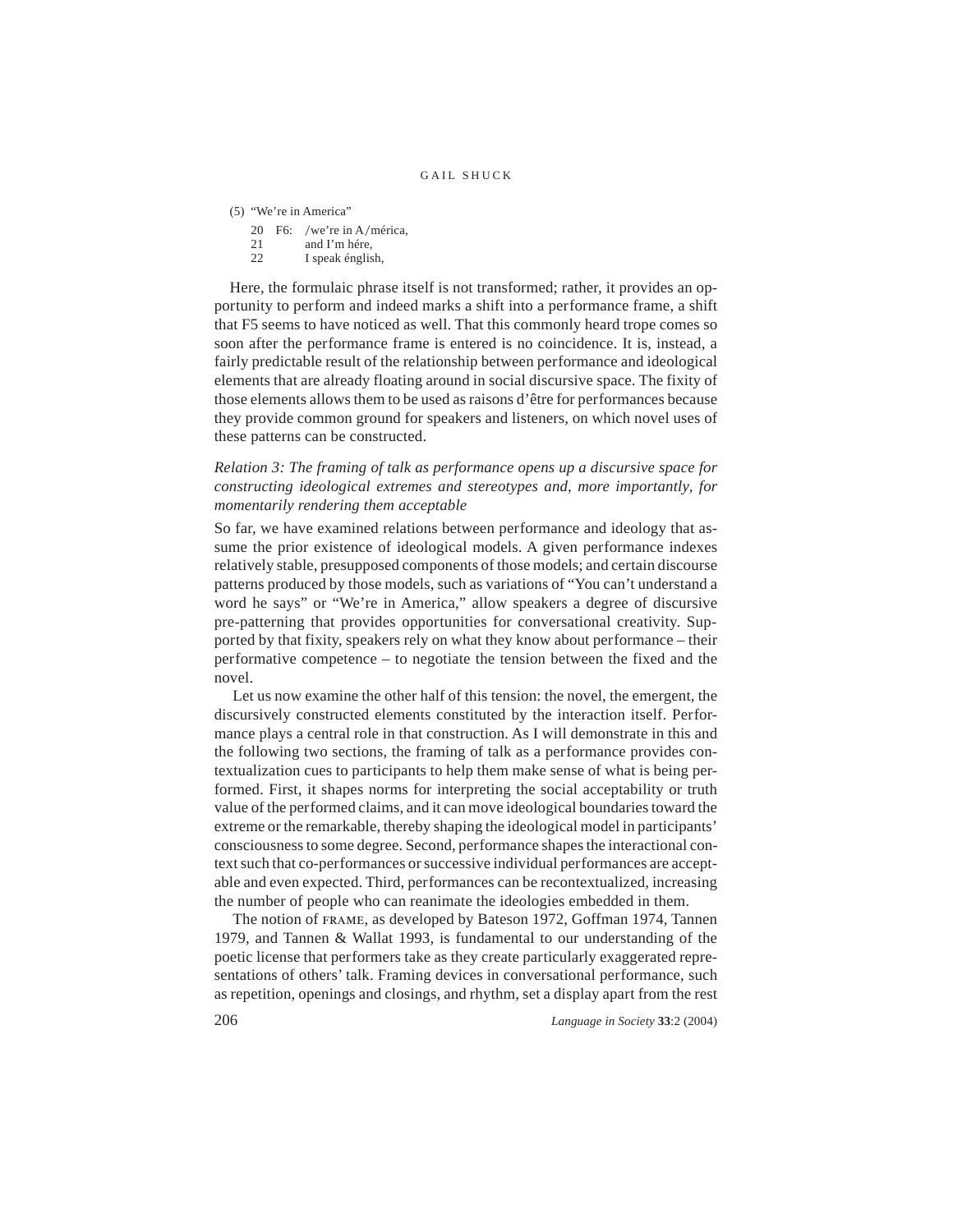of the interaction, drawing attention to the form in which the communication occurs. Talk framed as a performance commands special attention and, ultimately, some kind of evaluation from the audience. Because listeners pay heightened attention to performed ideological positions, framing plays a critical role in shaping the norms for interpreting social truths. A shift into a performance frame tells us that it is socially acceptable to sacrifice accuracy, grammaticality, politeness, and so on for the sake of a performance.7

An obvious example of the framing of social acceptability can be found in one student's discussion (6) of the benefits of an international first-year composition class, English 107. The student ignores social norms for avoiding racist terms and, without commentary or irony, uses the word *Chinaman*, which conveniently ends with the same schwa+n ending as *German* and *Mexican*:

(6) Violating social norms for art's sake

|               |    |    | M3: they're not fifteen people in 107 from Germany, |
|---------------|----|----|-----------------------------------------------------|
|               | 2  |    | you know,                                           |
|               | 3  |    | they're pro-                                        |
|               | 4  |    | [taps table] a German,                              |
|               | 5  |    |                                                     |
|               | 6  | G: | $$ mhm. $=$                                         |
| $\rightarrow$ |    |    | $M3:$ = you know a [taps table] Chinaman,           |
|               | 8  |    | $a$ [taps table] =                                  |
|               | 9  | G: | $=$ mhm. $=$                                        |
|               | 10 |    | $M3: =$ Mexican,                                    |
|               | 11 |    | a. you know what have you,                          |
|               |    |    |                                                     |

His saying *Chinaman* surprised not only me but also a number of students in later interviews who listened to this recording. This student is clearly more interested in the poetry of having three noun phrases all end with *-an* than in the implications of the word *Chinaman*. <sup>8</sup> That poetry is enhanced by his tapping the table upon uttering each noun and by the identical rising intonational contour at the ends of those three lines (4, 7, and 10). Although I did not challenge him on his choice at the time, perhaps because of the very same shift in expectations engendered by the performance, I am confident that he was at some level conscious of the pejorative nature of *Chinaman*. However, once his attempt at a slightly poetic turn begins, at the first table-tap, he brushes off social expectations in favor of performative ones. As long as the audience accepts it, a performer can generate a reality that might be rejected in less performative talk.

This reality, at least at the moment of the utterance, is naturalized for the participants, such that the iconic association of an ethnic term with what is thought to be a bounded, identifiable social group is considered natural and unworthy of comment (Gal & Irvine 1995). This naturalization process is particularly evident in claims of the total incomprehensibility of others' accents. Once speakers are performing, Grice's (1975) Maxim of Quality becomes quite malleable, if not altogether irrelevant. Kroskrity's (1992) discussion of non-kiva innovations of Arizona Tewa kiva speech illustrates the possibilities for shifting or suspending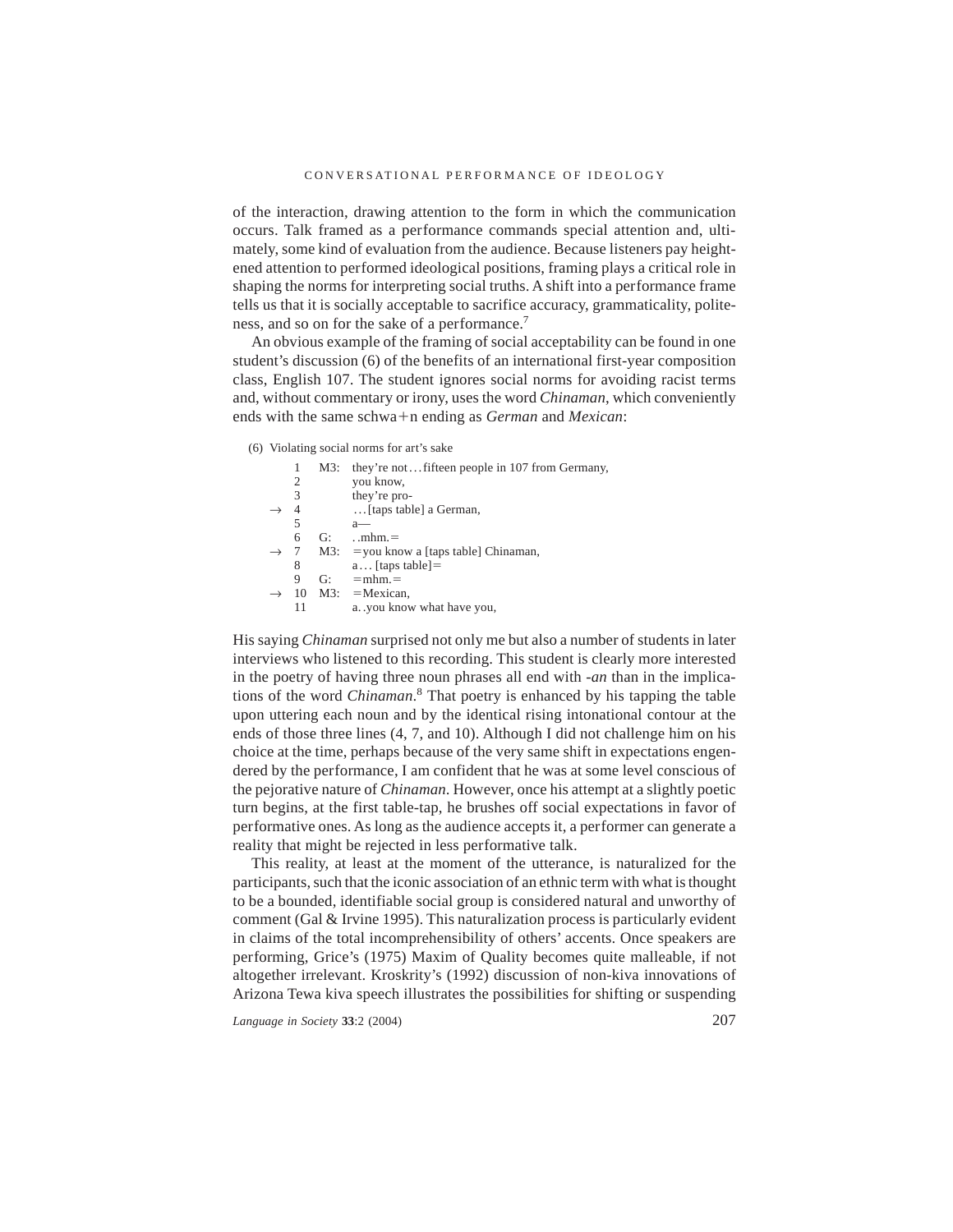#### GAIL SHUCK

norms for interpretation once a performance frame has been invoked. F9's rapidfire *bluh luh luh luh* takes advantage of such possibilities. A remarkably similar trivialization of the voice of the incomprehensible Other came from a different interview (7). The student, F1, began by complaining that she *did not understand a WORD [her history professor] said*. She then added this characterization:

#### (7) The voice of the Other

- 1 F1: it was like blah blah blah blah blah blah yah yah yah yah yah.
- $\frac{2}{3}$
- . .it's a foreign language  $\langle \omega \rangle$  to me  $\langle \omega \rangle$ !

Her attempt to perform overrides any expectation that her imitation be the least bit realistic. Such an absurd, derogatory imitation creates a new truth, a new norm for social acceptability. No one challenges the truth value of either of these students' claims. Indeed, F10, on hearing F9's *bluh luh luh luh*, goes so far as to claim, *That's exactly what he did*, explicitly confirming the truth of the representation. Because the notion of the incomprehensible foreigner already exists in the ideological model, such imitations fall within the range of what might count as an accurate representation within that model. Moreover, the performance frames in which these utterances occur virtually eliminate the truth constraints that might otherwise apply to non-performative discourse.

This is precisely how performance is simultaneously presupposed by and constitutive of ideology. Such an extreme representation of another's accent in English as equivalent to "a foreign language" is possible only if the ideological discourse already supports the premise that foreign accents are incomprehensible. The extreme then becomes part of the ideology at the moment of its performance. Its vividness – its particularity (Becker 1984) – reifies the incomprehensible foreigner for the audience. The performance further establishes a context in which nonnative English speakers are classed as others and subject to derision. This further creates contextual conditions that allow for the derision of other Others; in the interview with F1 (7) and her partner, those also included American Indians, authors who write about the beauty of the desert, and people who keep quiet during class discussion even if they disagree, namely the one Hispanic student in an English class full of Anglo students. Talk that is framed as performance places all these Others on the same contrasting level in a taxonomy of the human world: bad teachers, people with accents, myopic writers, taciturn students, and American Indians are thus rendered equivalent and therefore subject to equal, and socially acceptable, degrees of ridicule.Although non-performative talk may similarly render disparate groups or phenomena equivalent, performance frames in particular provide a kind of safety that makes such comparisons less likely to be challenged.

The contextualization cues in the "murderer"-on-the-plane story enable a particularly offensive transformation of truth, beyond the simple claims of the man's incomprehensibility. Together, the two performers take the canonical image of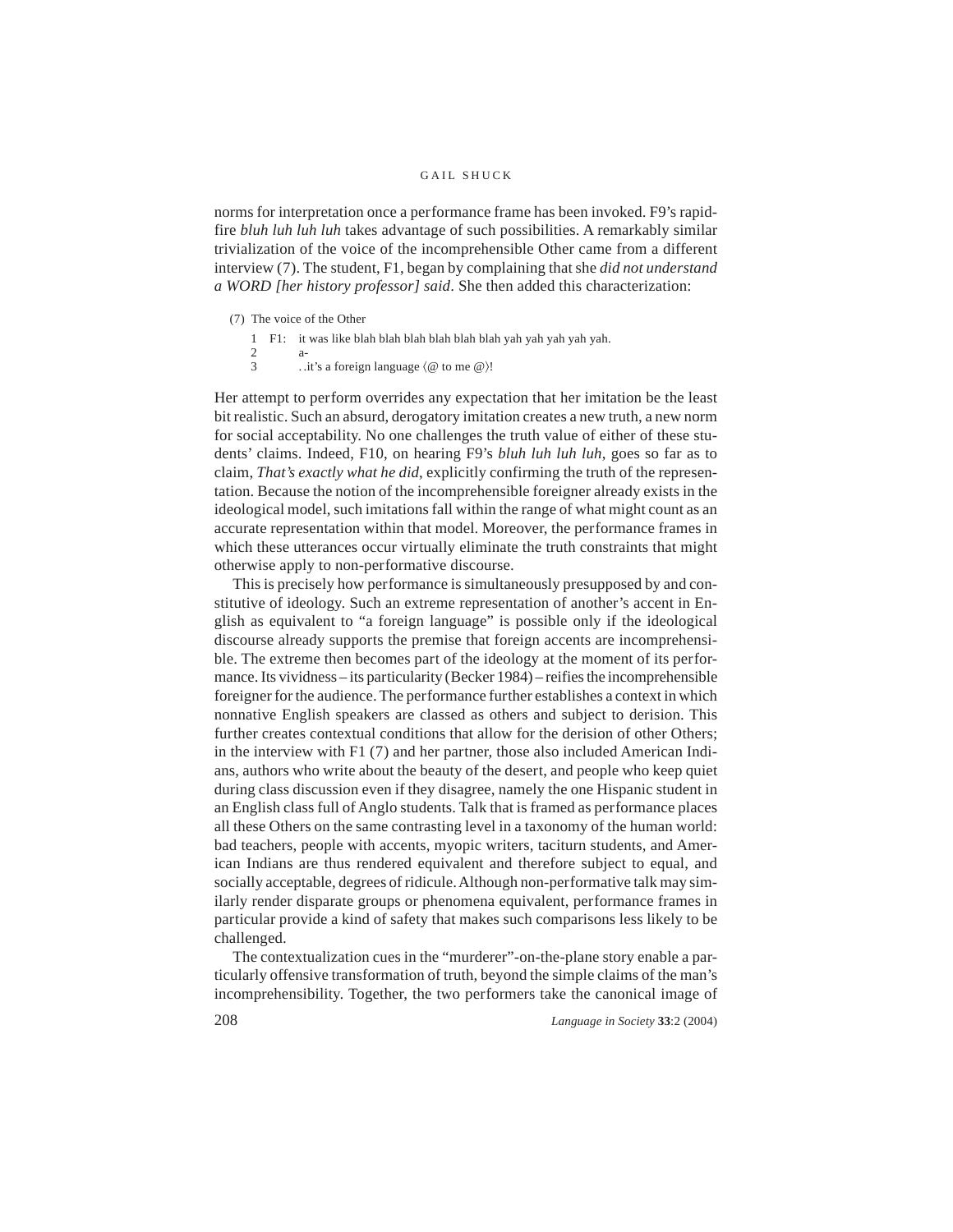the incomprehensible foreigner and embellish it until it is acceptable to think that this nonnative English speaker, merely by virtue of his nonnativeness, is dangerous.

By the middle of the first telling, F10 has claimed that the main character was scary. This can be seen as the first of three transformations of his character. With F9's performative contribution, he becomes rude as well (8). F9 attempts her own answer to my question about the connection between fear and incomprehensibility by suggesting, without apparent irony, that the man must not have been polite, although she knew little more about his behavior than that he tried to talk to F10 and asked her for (or possibly asked if she wanted) a Sprite:

(8) The transformation to rudeness

|               |                  | 53 F9: yeah.                            |
|---------------|------------------|-----------------------------------------|
| $\rightarrow$ | .54              | cuz if a stranger comes úp to you,      |
|               | $\rightarrow$ 55 | and. .was políte,                       |
| $\rightarrow$ | 56               | and you understand what they're sáying, |
|               | 57               | it's different.                         |
|               | 58               | you're not gonna be as scared,          |
|               |                  |                                         |

F9 contributes to the collective performance with some intonational and rhythmical parallelism in 54–56, in which the intonational contours end on approximately the same pitch. This rhythm sets up the next phase of her performance, in which she contrasts a hypothetical polite, comprehensible stranger with the rude, incomprehensible stranger she imagines the man to be:

(9) The hypothetical stranger

68 F9:  $\frac{\text{y} \cdot \text{y}}{\text{y} \cdot \text{y}}$  f they

- 69 if they/come up to you,<br>70 and they're like.
- and they're like,
- 71 ([fast] bluh luh luh luh. [fast]
- 72 (you're /like?/)—

The second major transformation of the man's character – from nonnative speaker to frightening nonnative speaker to rude, frightening nonnative speaker – is now complete.

Finally, encouraged by this positive response from F9, F10 underscores the message that foreigners with incomprehensible accents are scary by transforming the man from 'scary, rude foreigner' to 'murderer':

(10) The third transformation

| 78 | F10:           | and we were like /on the plane./                |
|----|----------------|-------------------------------------------------|
| 79 |                | and I just woke up,                             |
| 80 |                | and he's like sitting where my mom used to sit, |
| 81 |                | [softer, gravelly] 's like,                     |
| 82 |                | . .OK.                                          |
| 83 |                | (sitting here?) and a man took my mom,          |
| 84 |                | killed her,                                     |
| 85 |                | that's $\text{cool} =$                          |
| 86 | F9:            | $=$ $\omega$ =                                  |
| 87 | G <sup>.</sup> | $=$ tsh. $=$                                    |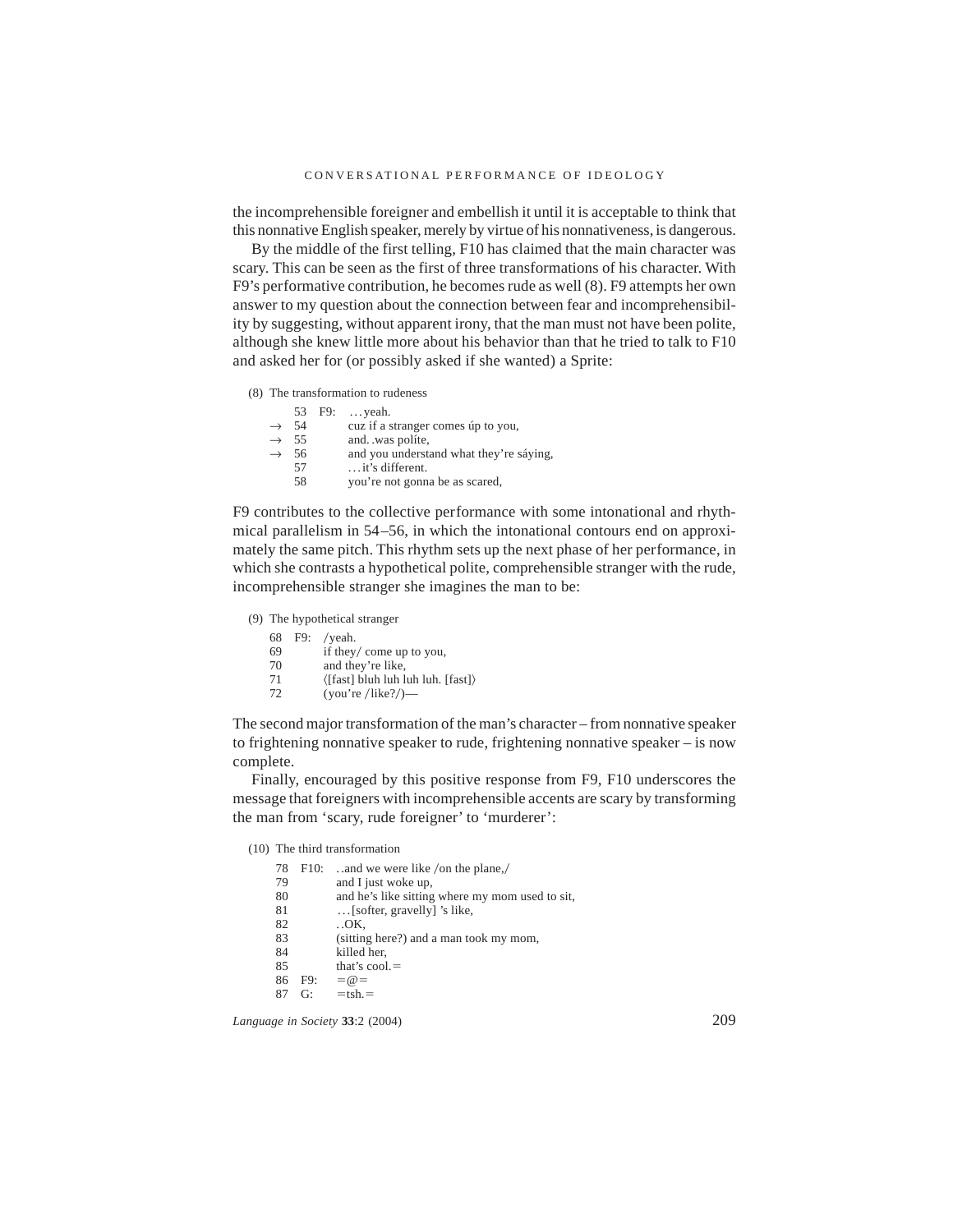```
88 M3: =[exhaled]'<sup>h=</sup>
89 F10: =I'll sit by him on the plane if I want <sup>V</sup>
90 G: \ldots \langle \emptyset [exhaled] 'h \emptyset \rangle
```
Although the responses that follow her performance (86–90) might be interpreted as signs of embarrassment or disbelief, it is not likely that F10 has fallen over the edge of an ideological, performative precipice. Within an ideology that easily supports fear of nonnative English speakers, and within a performance frame that encourages the construction of extreme or absurd representations, the notion that this man might be a murderer is not an enormous leap.

It is this last transformation that directly connects this ideology to a more widespread anti-Arab racism, heightened in the period following the hijackings on September 11, 2001. In this narrative, the "foreigner" is on a plane to the United States from Saudi Arabia and has a name that F10 regards as foreign. At the end of the narrative, F10's quiet utterance represents what she thought when she woke up and found herself sitting next to him: This foreigner, whom she could not understand, *took [her] mom [and] killed her*. We must not dismiss this simply as an absurd exaggeration that is meant to enhance her performance. The ideological construction of the racialized Other underlies the same fears that allowed Arab, Pakistani, and other nonwhite passengers to be ordered off of U.S. flights following the attacks and that have resulted in the detaining without charge of hundreds of nonwhite immigrants (American Civil Liberties Union 2002, CBS News 2002). It is particularly significant that the fear expressed in this performance – and indeed, F10's suggestion that the man could have been a murderer – arises in direct relation to a question about language. Linguistic otherness is associated with ethnic otherness, and both are associated with fear. In recent years, the widespread association of Arabs in particular with terrorism, made more intense since September 11, 2001 but existing long before that (Shaheen 2001), increases the possibility that an Arab man in particular would be constructed as dangerous.9 During performances, exaggerated representations of linguistic, cultural, ethnic, and social boundaries prevail, reifying categories and justifying for the participants the fear associated with those categories.

## *Relation 4: The collaboration that performances invite create opportunities for the proliferation of ideological extremes*

The capacity to create ideological extremes lies not just in the attempts at drama in a given performance. It also lies within the fundamentally dialogic nature of conversational performance. F10 is unquestionably the primary performer of this narrative, and yet F9's role in the whole performance is critical, particularly in transforming the nonnative English speaker into a rude stranger. Because performance increases involvement in the interaction, it heightens the possibility of shared participation in the making of ideological meaning. Collaboration in performances enables the repetition of ideologically salient discourses and encourages participation in transformations of truth such as the one discussed in the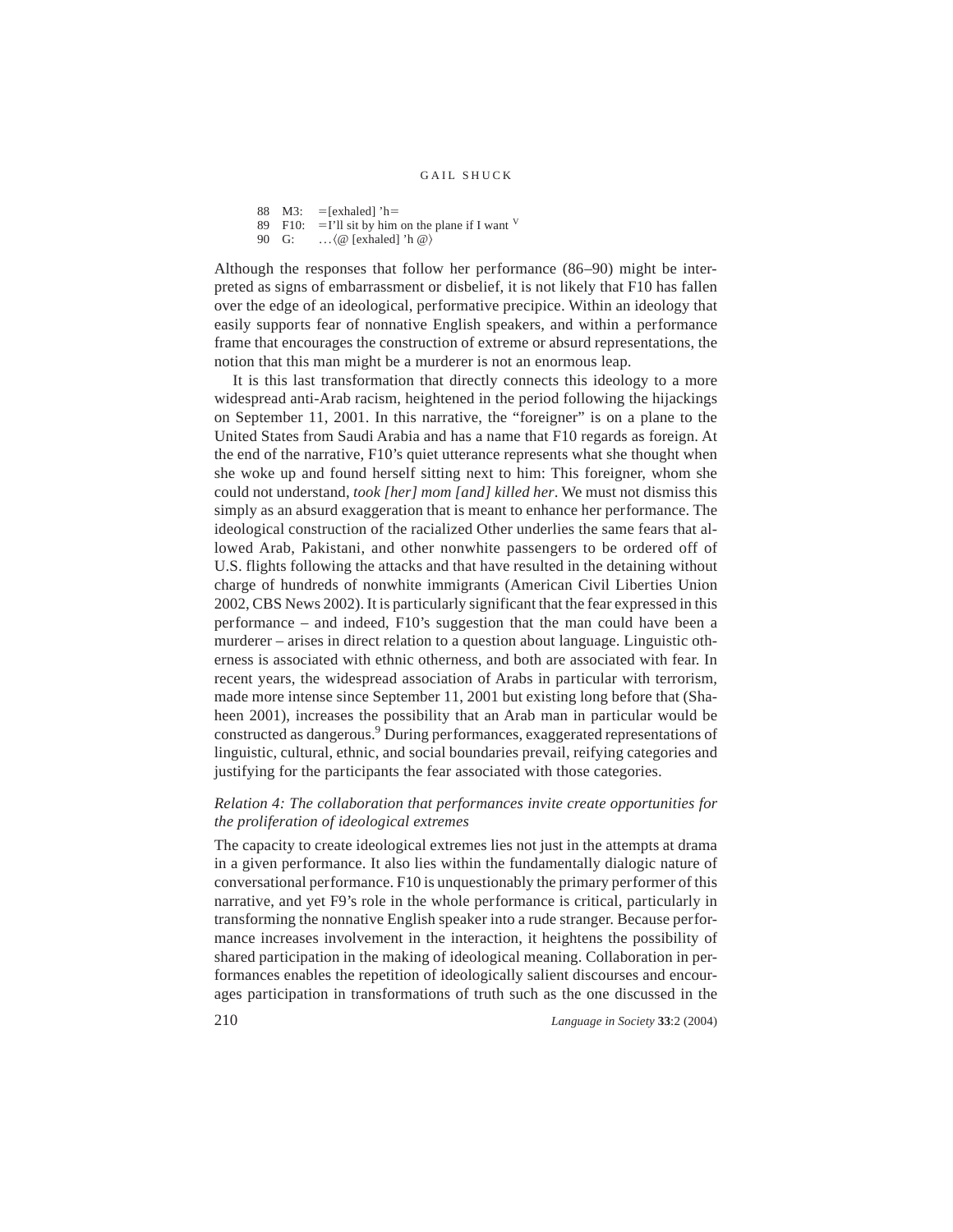previous section. Performances, then, are jointly accomplished and culturally valued means of rationalizing ideological premises in the collective imagination.

This collectivity manifests itself in a number of ways, each of which differs essentially from the others in participant structure (see Philips 1983). (i) Listeners can take minimal turns during and after another participant's performance, usually indicating positive evaluation of both the performance and the performer's ideological position (Yankah 1985). (ii) Speakers can collectively create a performance, whether there are primary and secondary performers or there are equally participatory co-performers. (iii) A successful performance by one speaker effectively invites a subsequent performance by an audience member. It is in the second and third participant structures that we see the greatest potential for joint construction of ideology; these, therefore, will be the focus of analysis in this section.

We have already seen how F9's contribution to F10's man-on-the-plane story encourages F10 to take her performed fear of the presumably nonnative English speaker to a new level. As F9 supplements F10's performance with imagined details about how the stranger spoke, she firmly aligns herself with the ideology of nativeness, particularly with its basic premise that nonnative speakers are incomprehensible. My challenges to F10's claims, however dialogic they may be, elicit only some slightly more specific retellings of the story but do not elicit the transformations that F9 did. In contrast, F9 is able to transform the stranger and get F10 to confirm that new representation of him: *That's exactly what he did!* F10 explicitly agrees that his speech sounded like gibberish, despite her earlier claim that she understood that he was asking about having a Sprite. The two speakers draw upon each other's claims in order to create a representation of the stranger that was quite different at the end of the performance than at the beginning.

Such co-performances allow speakers and listeners to switch roles in meaningful, well-coordinated, and poetic ways, contributing directly to the interactional organization of the experience (Müller 1992, Erickson 1992, Haviland 1996). They serve two primary purposes. First, they constitute a form of positive audience response. Because my questioning F10's fear clearly did not meet her expectations as a response, F10 did not see it as an opportunity to embellish her story as much as she did after F9's performative contribution. This response, in turn, encouraged further performances with the same theme. Second, the opportunity to jointly create an aesthetic display facilitates the expression of ideological solidarity. In the case of the "murderer"-on-the-plane story, although the two speakers had already expressed ideological solidarity by the time this performance emerged, the collaboration allowed them to confirm the "truth" of this developing representation of the Other.

In some cases, however, speakers who did not consistently express similar positions moved in the direction of ideological unity once they began performing. Such is the case with two other interviewees, one of whom (F6) oscillates between ideological positions frequently during the interview but who largely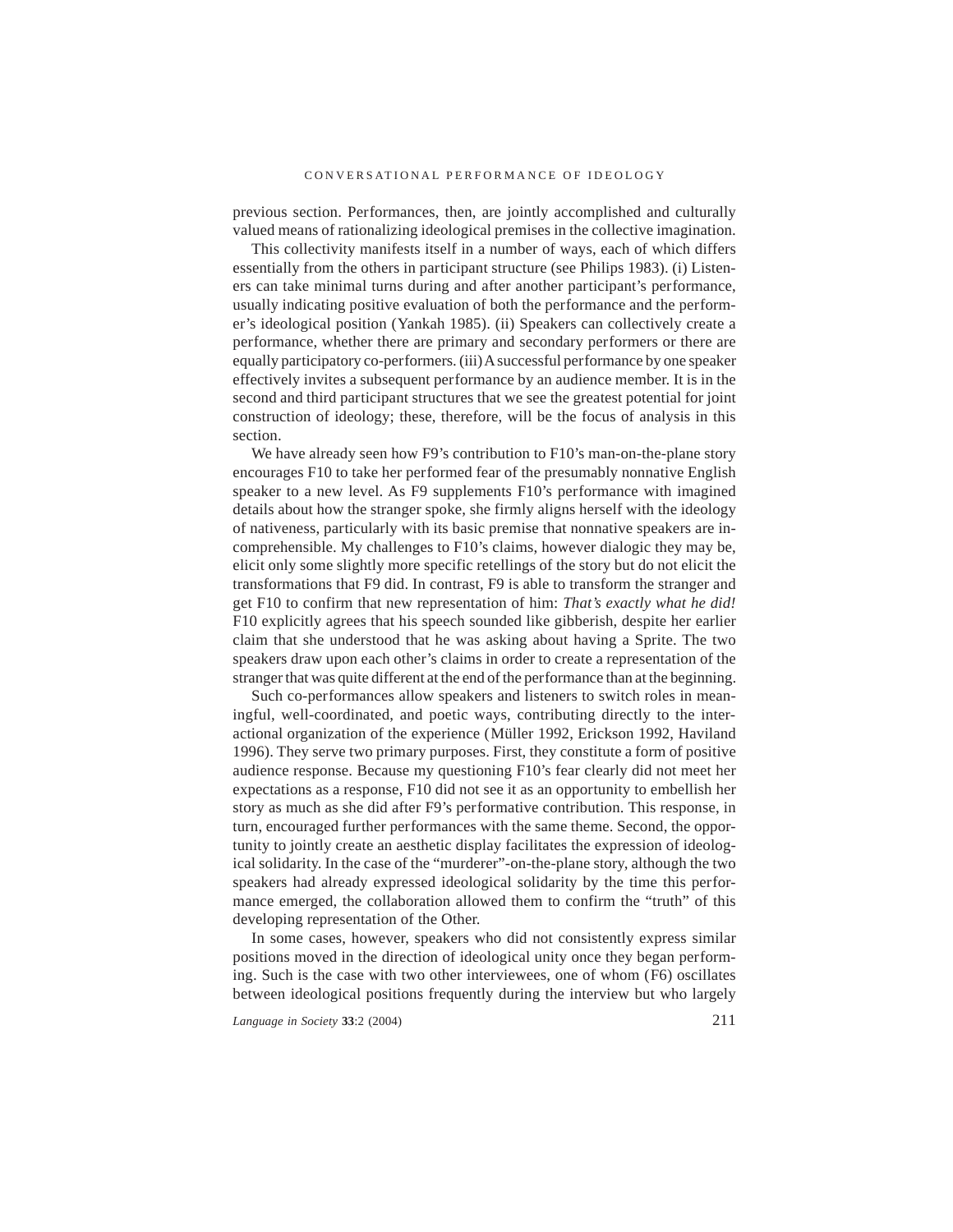#### GAIL SHUCK

expresses positions of linguistic inclusion rather than exclusion. This is the same student who began a complaint about her own exclusion from conversations between a Polish friend and her mother by claiming *we're in America* (4). Once again, at the moment her performance begins (see ex. 11), she plants herself in a monolingualist position. Her partner's contributions to her performances, rather than being an opportunity for F6 to argue for her often-expressed, multilingualfriendly views more firmly, only ground F6's utterances more deeply in the dominant monolingualist model.

The two interviewees had been talking both about nonnative English speakers in the United States and about a student exchange trip F6 had taken to Slovakia. In this segment, they jointly decide that obligations to learn a particular language depend on whether one is living in or visiting a country in which that language is dominant. F6 has already suggested that she had felt some degree of obligation to learn Slovak while in Slovakia, saying, *If I had the time, I would*. However, after she tells a story of being told she should speak Slovak while in Slovakia, and once she and her partner have established an ideological affinity with each other regarding visiting vs. living in foreign countries, her utterances express increasingly monolingualist perspectives. The less performative first half of this segment reveals a considerable degree of ideological solidarity, evident in the degree of lexical echoing (underlined), overlapping speech, and repetition of *yeah*. In the course of their continued agreement, F6's earlier, albeit limited, sense of obligation to learn Slovak diminishes rapidly until it disappears:

(11) Performance and ideological solidarity

|               | 1  |     | F5: that's different though.                                   |
|---------------|----|-----|----------------------------------------------------------------|
|               | 2  |     | I mean if you're visiting for three /weeks./                   |
|               | 3  | F6: | /I was/visiting,                                               |
|               | 4  |     | yeah,                                                          |
|               | 5  |     | for a $\frac{1}{2}$ ? exchange?)— $\frac{1}{\sqrt{2}}$         |
|               | 6  | F5: | //if you're gonna live// here,                                 |
|               | 7  |     | and you're gonna like. have a job here and stuff,              |
|               | 8  |     | $\ldots$ /then yeah,                                           |
|               | 9  |     | you SHOULD learn English./                                     |
|               | 10 |     | F6: /thenI would triedto learn it.                             |
|               | 11 |     | yeah,/                                                         |
|               | 12 |     | how else are you gonna get around,                             |
|               | 13 |     | and //communicate $-$ //                                       |
|               | 14 |     | F5: //and it should be a primary// language.                   |
|               | 15 |     | but like,                                                      |
|               | 16 |     | $\dots$ if my friend was visiting from $\_\_$                  |
|               | 17 |     | $F6: = \text{veah}$ ,                                          |
| $\rightarrow$ | 18 |     | I was insul-                                                   |
|               | 19 |     | I was just like,                                               |
|               | 20 |     | excuse me:,                                                    |
|               | 21 |     | $F5:$ /yeah./                                                  |
| $\rightarrow$ |    |     | 22 F6: /Slovak's/not $\langle \omega \rangle$ like on my list, |
| $\rightarrow$ |    | 23  | of //languages// to learn right now $\omega$ ) $\vee$          |
|               | 24 |     | F5: $//$ yeah.//                                               |
|               |    |     |                                                                |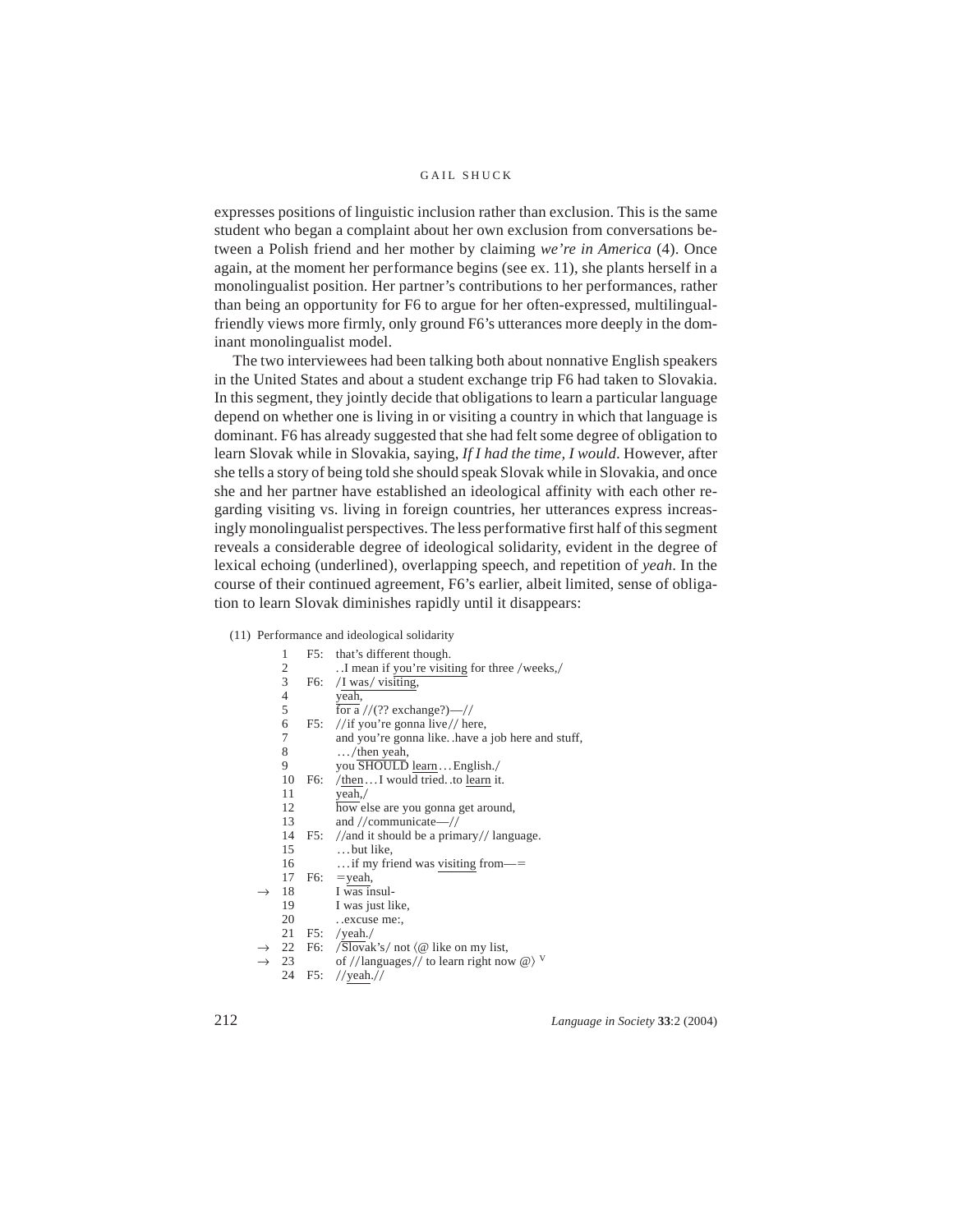#### CONVERSATIONAL PERFORMANCE OF IDEOLOGY

```
\rightarrow 25 (??) (like?) I know how to say hi,
     26 F6: /\mathcal{Q}/27 F5: and /that's about it./
```
As F6 begins performing, with the evaluative opening *I was insul[ted]*, this lack of obligation becomes outright disdain (22–23). F5 contributes to this performance by constructing dialogue as though she were F6, using the first person pronoun and imagining how much Slovak F6 might have known (lines 25 and 27). The two students are now almost bragging about  $F6$ 's – and, with the deictic shift (25), F5's – not knowing Slovak.<sup>10</sup> Their collaboratively constructed distinctions between visiting and living in a foreign country – distinctions that I believe they must make in order to sustain a relatively coherent English-only argument – become increasingly clear-cut, leading them to defend F6's lack of proficiency adamantly.

In particularly collaborative co-performances such as this one, speakers move closer to ideological solidarity, in part because the "sanctuary" of the performance frame invites simplified premises and exaggerated representations. Furthermore, performances demand responses, which themselves frequently appear in the form of subsequent performances, such that speakers take turns creating related performances that rely on similar performative strategies and ideological themes. The implied invitation to perform can even result in dramatic contradictions between the ideological stances taken during performative and nonperformative talk (Shuck 2001). Buttny & Williams 2000 maintain that one performative strategy in particular, reported speech, enables speakers to repeat particularly memorable, quotable words of others. They also suggest that speakers rely on and repeat structured themes, such as discourses of "respect" (see also Hill 1992), as means of establishing their authority in the interaction. My study further suggests that performance frames are especially effective in providing speakers with opportunities to comment on previous performances by drawing on each other's words, thus strengthening ideological cohesiveness.

## *Relation 5: Performances' capacity for recontextualization allows ideologies to be shaped by greater numbers of speakers and therefore to be subjected to multiple transformations*

Because performance frames are actively constructed and because they provide linguistic resources by which listeners interpret talk as performative, they are intricately linked to their immediate situational contexts. However, performances are paradoxically "susceptible to treatment as self-contained, bounded objects separable from their social and cultural contexts of production and reception" (Bauman & Briggs 1990:72). They can then be reperformed or reported upon or discussed, or otherwise reframed in other contexts. This potential for decontextualization and recontextualization is due in part to the aesthetic effects of certain linguistic elements in a text that create rich textual coherence as well as particular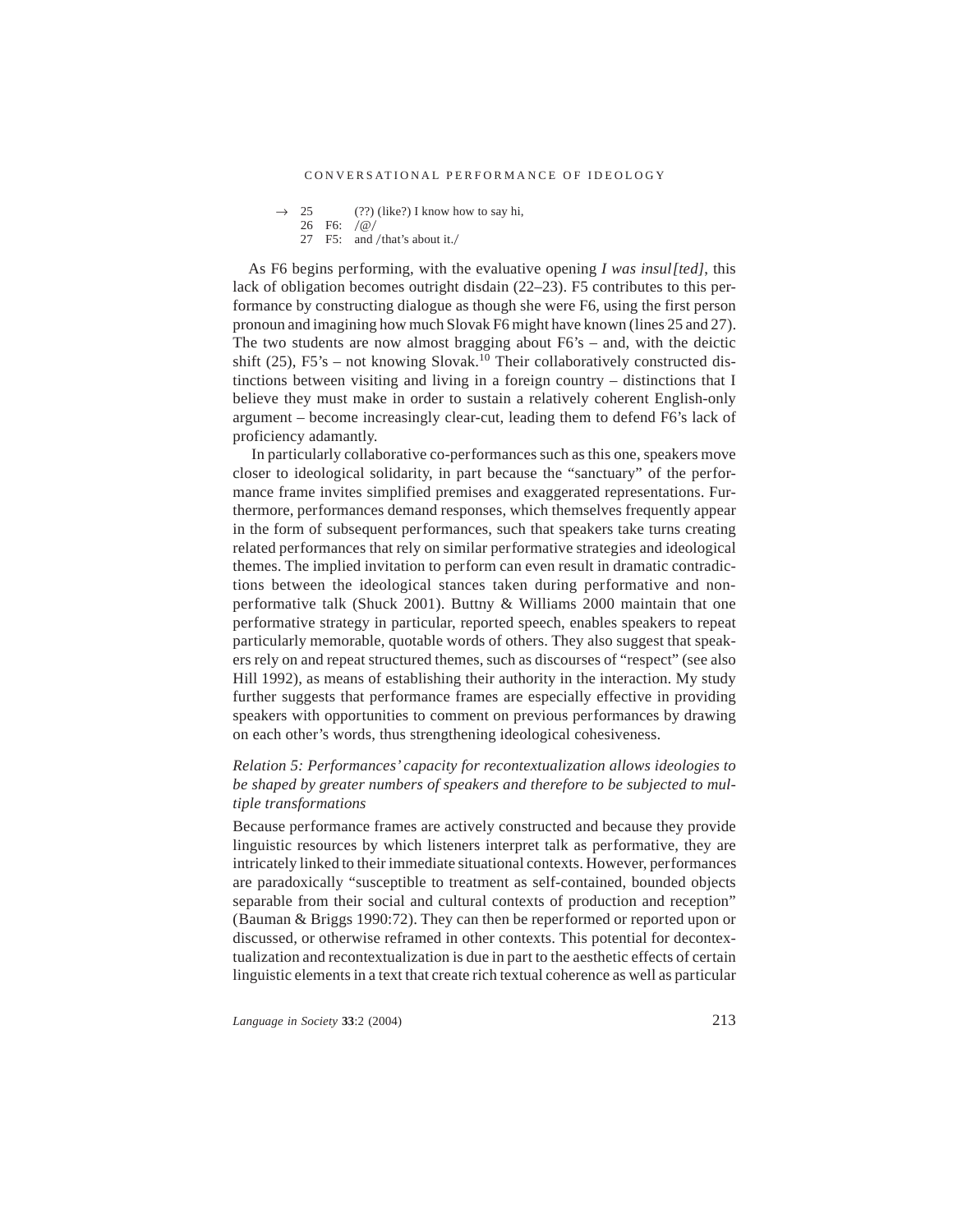#### GAIL SHUCK

connections to audiences and to the rest of the world outside the text (Becker 1984, Tannen 1989, Buttny & Williams 2000). Because some texts are framed as performances, their aesthetic effects contribute to their memorability, and this helps them to become part of the expressive repertoires of particular listeners/ readers/viewers. Performances, then, forge a link between a discursive past and a discursive present (Becker 1979), and also between that same discursive present and a discursive future, as ideological premises become encoded in a recontextualizable form.

Within the "murderer"-on-the-plane story, the performer herself recontextualizes her own narrative twice, each time heightening the drama of the first telling. In doing so, she moves further and further from an ideological core that characterizes the nonnative speaker as an incomprehensible Other, toward an extreme representation of the nonnative speaker as dangerous enough to be capable of murder.<sup>11</sup> The first version is reproduced here:

(12) Complete version I

| 9  | F10: | when we were flying back over,                                                |
|----|------|-------------------------------------------------------------------------------|
| 10 |      | from Saudi Arabia,                                                            |
| 11 |      | this is really sad.                                                           |
| 12 |      | my mother left us,                                                            |
| 13 |      | $\dots$ we —                                                                  |
| 14 |      | it was like a-                                                                |
| 15 |      | we sat like in the no smoking section,                                        |
| 16 |      | and she met this guy named (Ali? Dali?),                                      |
| 17 |      | or whatever,                                                                  |
| 18 |      | he's a good friend of the family's now,                                       |
| 19 |      | but,                                                                          |
| 20 |      | and I woke up,                                                                |
| 21 |      | and he was like sitting there on the plane,                                   |
| 22 |      | and he was trying to talk to me,                                              |
| 23 |      | and I was just li:ke,                                                         |
| 24 |      | OK whatever,                                                                  |
| 25 |      | and I got scared,                                                             |
| 26 |      | and I switched seats with my brother (fast and low) so I couldn't talk to him |
|    |      | anymore. [fast] $\rangle$                                                     |
| 27 | G:   | $\langle \omega$ why'd you get scared. $\omega$ =                             |

Her next version of the story (13) was apparently sparked by my question in the last line above, *Why'd you get scared?* In it, she repeats the same narrative event structure as the first version:

- 1. a man that she didn't know sat next to her (line 30, below);
- 2. he tried to talk to her (lines 33–34);
- 3. and she got scared (40).

The new opening (line 28) serves both to answer my question and to offer an external evaluation of the narrative, which attempts to clarify the ideological relationships between fear and a foreigner's accent. Her tone, however, is more dramatic in the new version, starting with the first line (28) and continuing through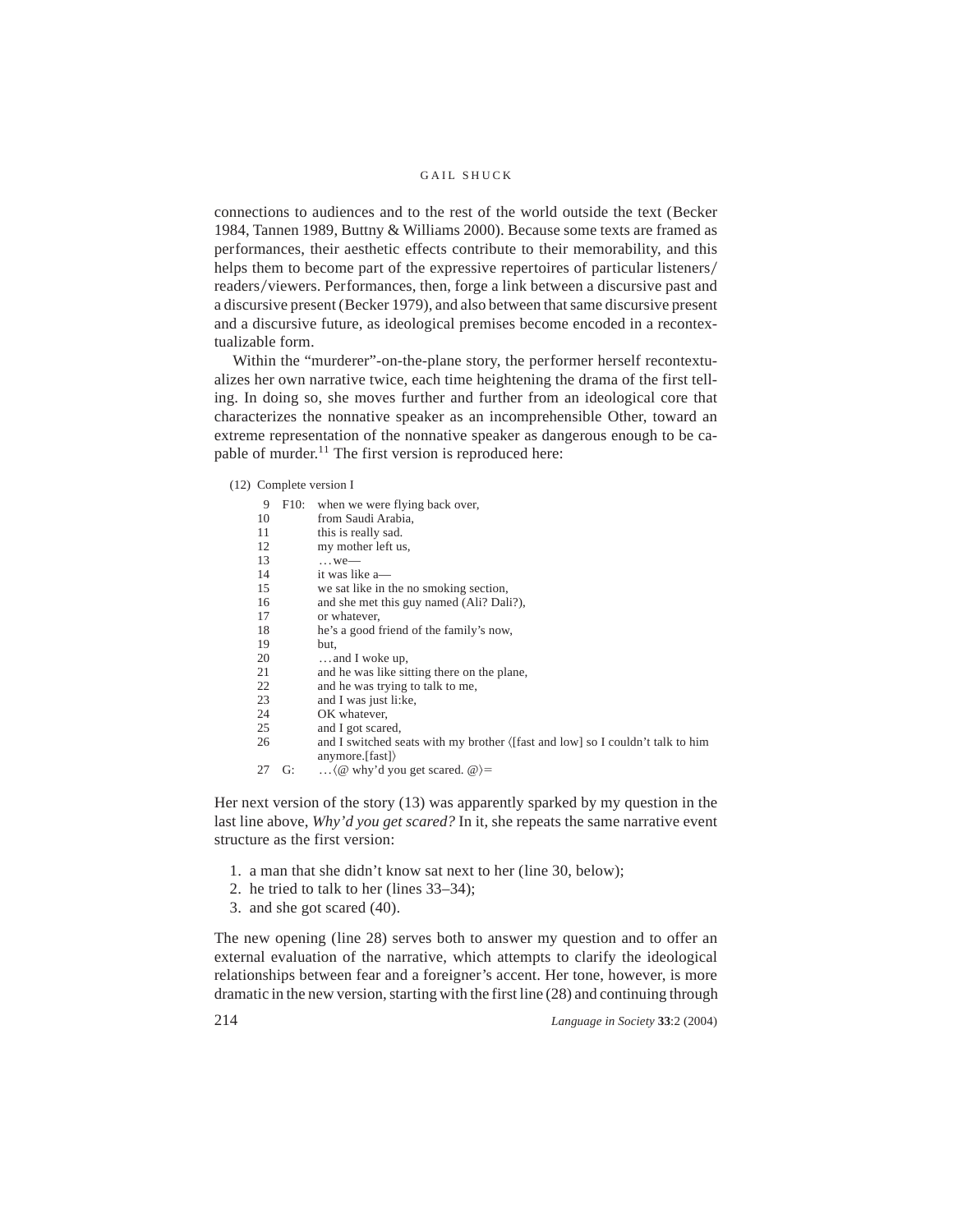the rhythm of lines 30–32 to the new, more rhythmical version of her reported thought, with two syllables per intonation unit (36–38):

(13) Complete version II

| $\rightarrow$ | 28               | F10: | $=$ cause I couldn't understand him!        |
|---------------|------------------|------|---------------------------------------------|
|               | 29               |      |                                             |
| $\rightarrow$ | 30               |      | there's this random man,                    |
| $\rightarrow$ | -31              |      | that I'd never met before,                  |
|               | $\rightarrow$ 32 |      | that my mom made friends with,              |
|               | 33               |      | and he was just like. trying to talk to me. |
|               | 34               |      | like he asked me for a Sprite,              |
|               | 35               |      | and I was li: ke,                           |
| $\rightarrow$ | -36              |      | ([higher pitch] OK $V$                      |
| $\rightarrow$ | 37               |      | $uh$ -huh $V$                               |
| $\rightarrow$ | -38              |      | (chillin'?) [higher pitch]) $V$             |
|               | 39               |      | $\omega$ $\omega$                           |
|               | 40               |      | scared me.                                  |
|               |                  |      |                                             |

Immediately following this reperformance is my own reframing of my question about what accounted for the fear (ex. 14). She seems to think it is not worth another performance or even an explanation for an interviewer who is apparently missing the point anyway, and so she ends her next turn before letting it develop fully into a performance. She repeats her overall evaluative comment (lines 46–47) and begins another description of the scene (49) but truncates her own utterance (50) before offering her closing statement, a reiterated claim that she was frightened (51):

#### (14) Truncated version

|               | 41 | G:   | $\dots$ was it—                                                  |
|---------------|----|------|------------------------------------------------------------------|
|               | 42 |      | $\dots$ wha-                                                     |
|               | 43 |      | do you think that the fear was mostly because he was a stranger, |
|               | 44 |      | and you didn't know anything about him?                          |
|               | 45 |      | $\overline{\overline{\overline{\overline{\overline{C}}}}$        |
| $\rightarrow$ | 46 | F10: | $/I/\ldots$ couldn't understand him.                             |
|               | 47 |      | like period.                                                     |
|               | 48 |      | like I didn't—                                                   |
| $\rightarrow$ | 49 |      | like he'd talk to me,                                            |
|               | 50 |      | and I was just—                                                  |
|               | 51 |      | it. made me nervous.                                             |
|               |    |      |                                                                  |

Although she ends this performance abruptly, her interest in performing is renewed when F9 chimes in with her own performance. Indeed, that performance might be seen as a further reframing of F10's narrative (ex. 15). F9 takes the basic narrative propositions (i) that the man talked to  $F10$  (lines  $54-56$ ,  $61-63$ ,  $69-71$ ) and (ii) that F10 got scared (58), and the ideological propositions (i) that he was incomprehensible and (ii) that his incomprehensibility made him scary, and she reframes them in contrast to a hypothetical scenario:

(15) Recontextualization by a listener

53 F9: ...yeah.

- 54 cuz if a stranger comes up to you,
- 55 and. .was polite,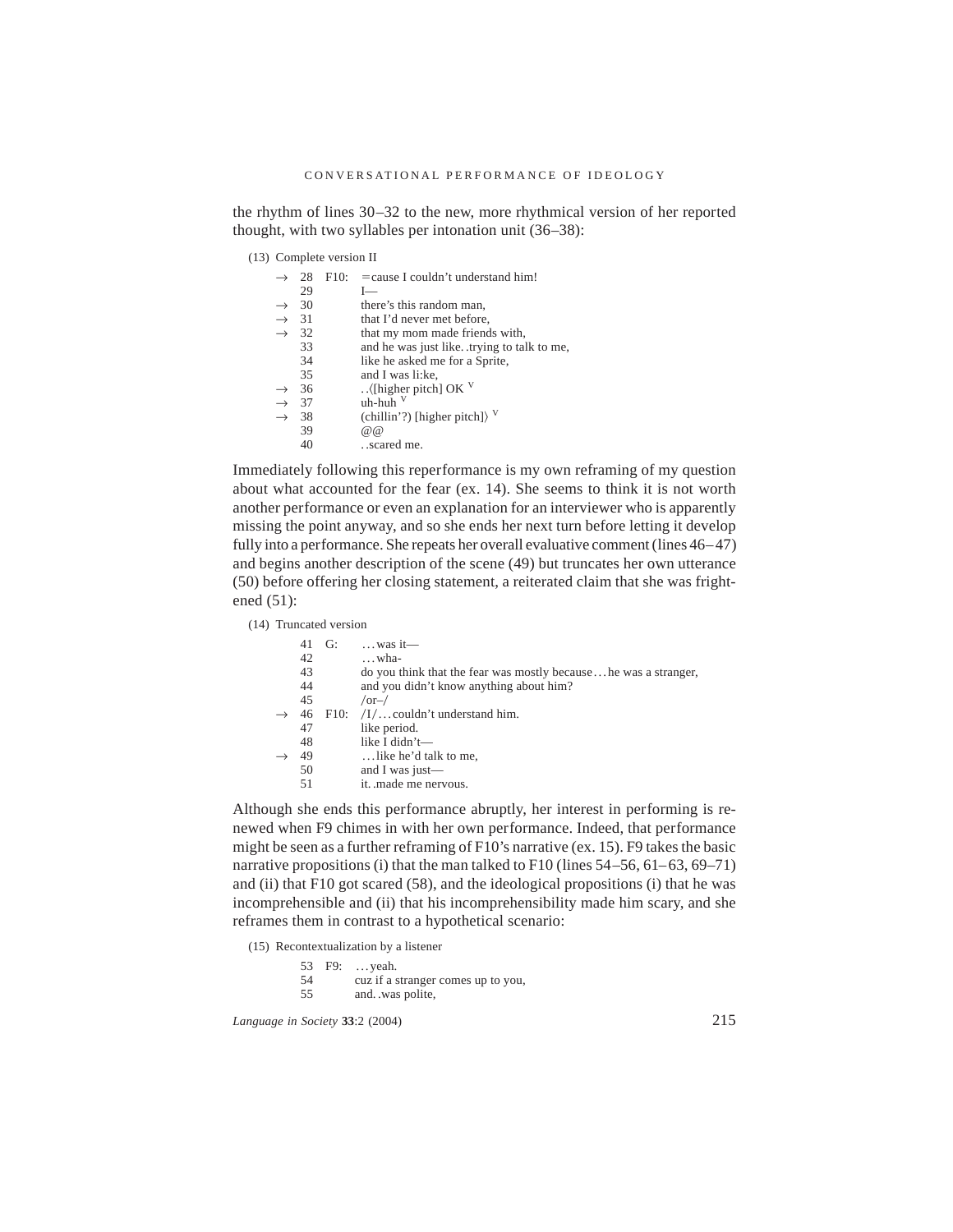#### GAIL SHUCK

|               | 56 |      | and you understand what they're saying, |
|---------------|----|------|-----------------------------------------|
|               | 57 |      | it's different.                         |
|               | 58 |      | you're not gonna be as scared,          |
|               | 59 |      | $like =$                                |
|               | 60 | F10: | $=$ yeah. $=$                           |
|               | 61 | F9:  | $=$ excuse me,                          |
|               | 62 |      | do you know where this is,              |
|               | 63 |      | or whatever? $=$                        |
|               | 64 | F10: | $=$ (nope they?) get nervous.           |
|               | 65 |      | like I—                                 |
|               | 66 |      | /I was a—                               |
|               | 67 |      | $like-$ /                               |
|               | 68 | F9:  | / $veah$ .                              |
| $\rightarrow$ | 69 |      | if they/ come up to you,                |
| $\rightarrow$ | 70 |      | and they're like,                       |
| $\rightarrow$ | 71 |      | ([fast] bluh luh luh luh. [fast])       |
|               | 72 |      | $(you're / like?)/$ —                   |
|               |    |      |                                         |

Once F9 has affirmed the truth of F10's position on incomprehensible foreigners with this scenario (69–71), F10 begins to participate once again in the now collaborative performance. Her renewed performance (ex. 16) is clearly more an expression of ideological solidarity with F9 than an explanatory answer to an interview question. F10 repeats F9's *you're like* as she resets the scene (73), but then immediately responds to F9's performed imitation by laughing and agreeing with its accuracy (75). Finally, she uses the opportunity gained by her having taken the floor loudly and retells the story once more, this time with highly exaggerated constructed thought, during which she offers her most extreme transformation of the nonnative English speaker (lines 83–84):

```
(16) Complete version III
```

|               | 72 |               | $(vou're / like?')$ —                                    |
|---------------|----|---------------|----------------------------------------------------------|
|               |    | F9:           |                                                          |
|               | 73 |               | $F10$ : /you're like/ sitting next t-                    |
|               | 74 |               | $\omega$ $\omega$                                        |
|               | 75 |               | $\langle$ @ THAT'S EXACTLY WHAT HE DID! @ $\rangle$ =    |
|               | 76 | $G: = \omega$ |                                                          |
|               | 77 |               | $F9:/(?-)/$                                              |
|               | 78 |               | F10: .and we were like /on the plane,/                   |
|               | 79 |               | and I just woke up,                                      |
|               | 80 |               | and he's like sitting where my mom used to sit,          |
| $\rightarrow$ | 81 |               | [softer, gravelly] 's like,                              |
| $\rightarrow$ | 82 |               | .0K                                                      |
| $\rightarrow$ | 83 |               | (sitting here?) and a man took my mom,                   |
| $\rightarrow$ | 84 |               | killed her,                                              |
| $\rightarrow$ | 85 |               | that's $\text{cool} =$                                   |
|               | 86 |               | $F9: = \omega =$                                         |
|               | 87 |               | $G:$ = tsh. =                                            |
|               | 88 |               | $M3:$ = [exhaled] 'h=                                    |
|               | 89 |               | F10: $=$ I'll sit by him on the plane if I want $\rm{V}$ |
|               | 90 | G:            | $\ldots$ (@ [exhaled] 'h @)                              |
|               |    |               |                                                          |

Interestingly, in this final version she does not mention that he talks to her. Rather, she replaces his speech with her thought (81–85, 89) and then ends the performance with a focus on her own fear, however ironically expressed.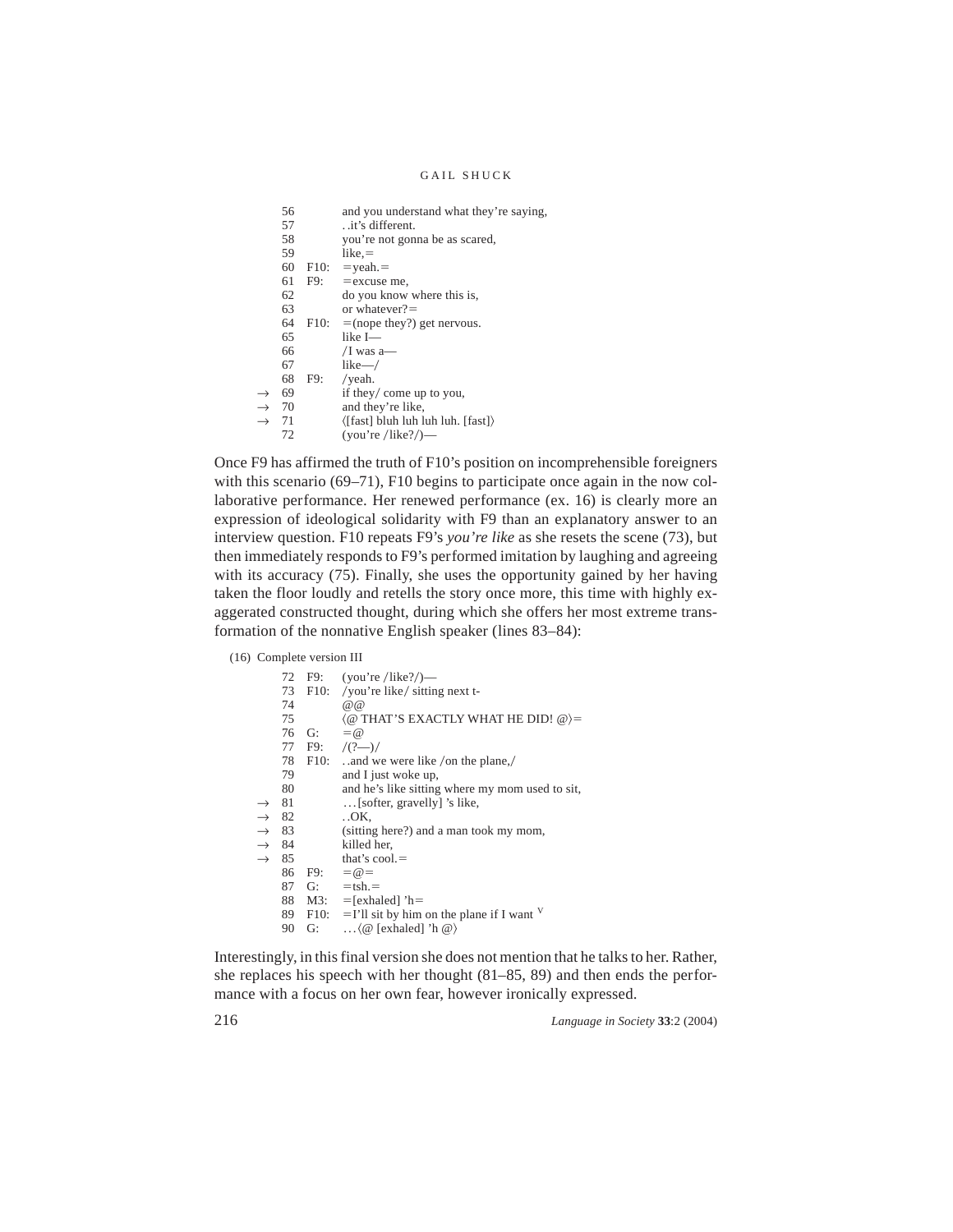Each successive rendition of this story is a repetition of the essential narrative events and ideological propositions of the first version with a performed transformation of one or more of its elements. Because performances can be recontextualized, the ideological premises inscribed in them can easily and quickly become increasingly outlandish. However, at the same time, some of those premises become increasingly fixed: Foreigners are scary. People with accents are incomprehensible. Stories about scary, incomprehensible foreigners are performable.

Herein lies a paradox: Because performance carries the potential for dramatic transformations, the very fixity that indexes an ideological core, providing speakers with the regularized linguistic resources they need to create unique performances, can simultaneously serve as a springboard for constructing extreme, peripheral positions – positions that were not so clearly shared in this case by F10's interlocutors. Performance's capacity for recontextualization makes performed ideological discourse all the more susceptible to multiple interpretations and multiple voicings.

The notion of recontextualization (relation 5) is thus clearly related to the collective nature of performances (relation 4). To the extent that performances provide opportunities for collaboration in the making of ideological meaning, they can also create new contexts in which to reframe ideological premises, which are often exaggerated as involvement in the performances builds (relation 3). Dialogic relations multiply as speakers move from interaction to interaction. This capacity for recontextualization plays a critical role, then, in the social construction of ideological models. It is central in mediating between discourse at the level of the single interactional encounter and at that of the entire discourse community. Such reframings, and thus extension of performances'lifespans, can occur with very long intervals between performances (Bauman 1986), or they can occur immediately, as in the multi-performance of the "murderer"-on-the-plane story.

A number of factors influence the potential for recontextualizing that a given performance may have, including the aesthetic skill of a particular performer and the "sound bite" effect of an especially concise performance. Equally important, or perhaps more important, is the ideological salience of the performance. Buttny & Williams 2000 refer to this salience as a particular resonance of others' words. In their analysis of students'use of repeated themes and structures, particularly surrounding the notion of "respect," they suggest not only that certain words had a performative power that led students to repeat them frequently, but also that the argument the students heard on a video gave them powerful and memorable ways of articulating their ideas about race. Such resonance is particularly available with dominant ideologies because they are so closely associated with performable linguistic forms. The incomprehensible accent, for example, is so readily available as a trope that it is highly likely to be performed and reperformed when speakers provide even the smallest space for such performances. Indeed, the dominant ideology contains a number of narrative prototypes, such as the angry immigrant or the first encounter with an international instructor, that are particularly suscepti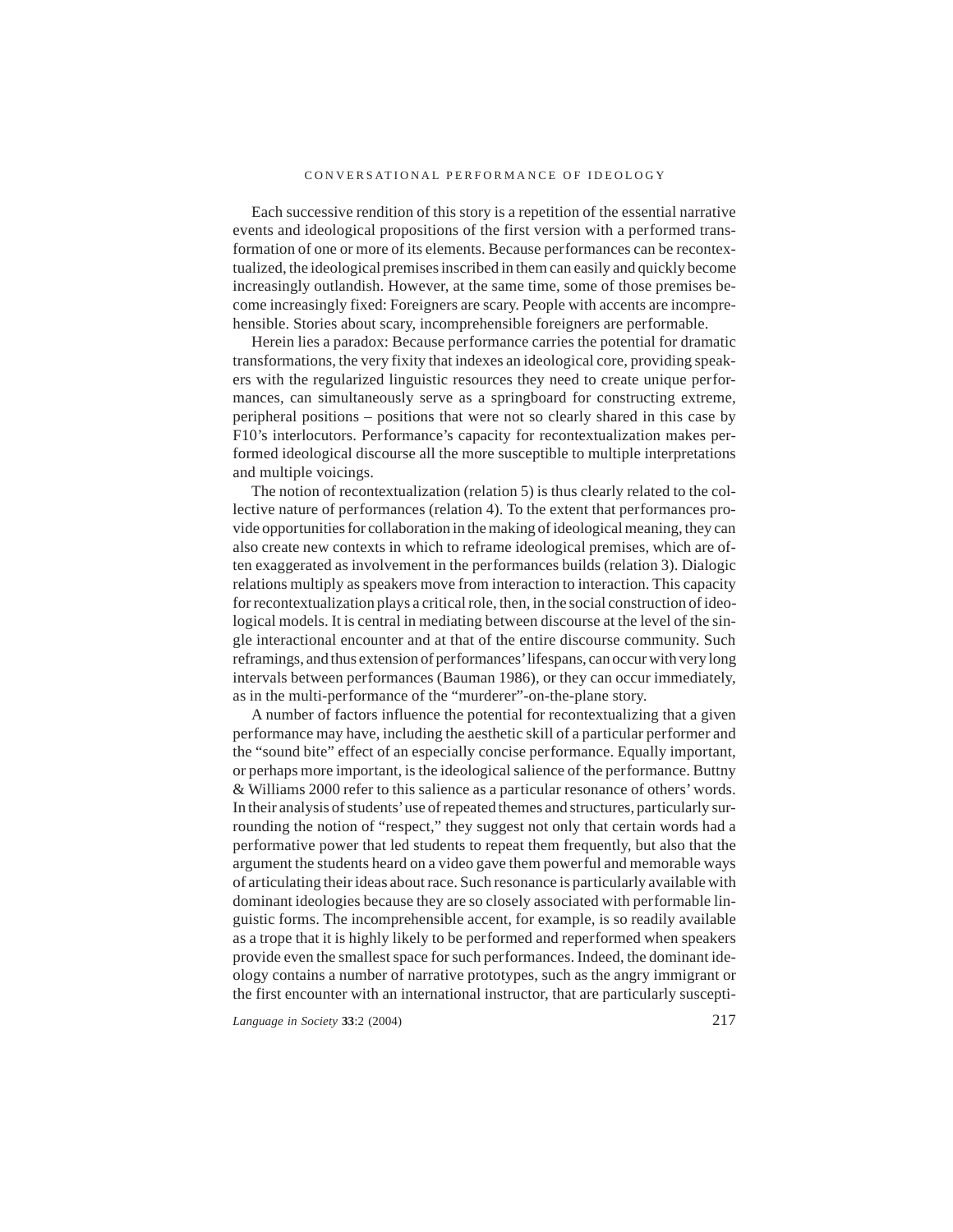ble to recontextualizing. We thus see a unifying force in language, one that encourages the reiteration of certain ideological positions, partly because of their inseparable relation to pre-patterned, performable linguistic structures and partly because of an ideological context that accepts the truth of those positions.

#### SUMMARY AND IMPLICATIONS

Performance plays a critical role in the joint construction of linguistic as well as other ideologies, while the relative stability of ideological discourse plays a role in determining the form that performances take. The co-constitutive nature of the performance/ideology relationship has been further delineated into the following five relations:

- 1. Performances index existing ideological models.
- 2. The relatively limited set of discourse patterns (metaphors, themes, arguments, etc.) entailed by a given ideology are readily available, and are drawn upon, as resources for aesthetic displays.
- 3. The framing of talk as performance opens up a discursive space for constructing ideological extremes and stereotypes and, more important, for momentarily rendering them acceptable.
- 4. The collaboration that performances invite creates opportunities for the proliferation of ideological extremes.
- 5. Performances' capacity for recontextualization allows ideological premises to be shaped by greater numbers of speakers and therefore to be subjected to multiple transformations.

Although ideological models must exist in some relatively fixed form in order to provide content for performances, those models are further transformed in the course of new performances. Those transformations may be extreme exaggerations or merely a simplifying of core premises of the ideological model, as in F10's claim *I couldn't understand him. Like period*. With such statements, a speaker has the power to reify hegemonic notions in such a way that, particularly within the "sanctuary" of a performance frame, those notions go unchallenged. If F10 says the man was incomprehensible, the man was incomprehensible. Because the trope of the incomprehensible accent is so readily available in public discourse, any speaker, even one who might express a competing position moments later, is able to draw on that trope and even exaggerate it with impunity. Not only does no one question the truth of an Other's lack of proficiency, despite evidence to the contrary, but that truth becomes more firmly embedded in a collectively understood reality.

This is not to suggest that counter-discourses are not available for performing. Indeed, the existence of competing ideologies provides speakers with a wide range of discursive forms with which they can display their aesthetic skill. In my own data, some participants did create dramatic performances of anti-racist or multilingualist positions, such as an emphatic, jointly constructed complaint that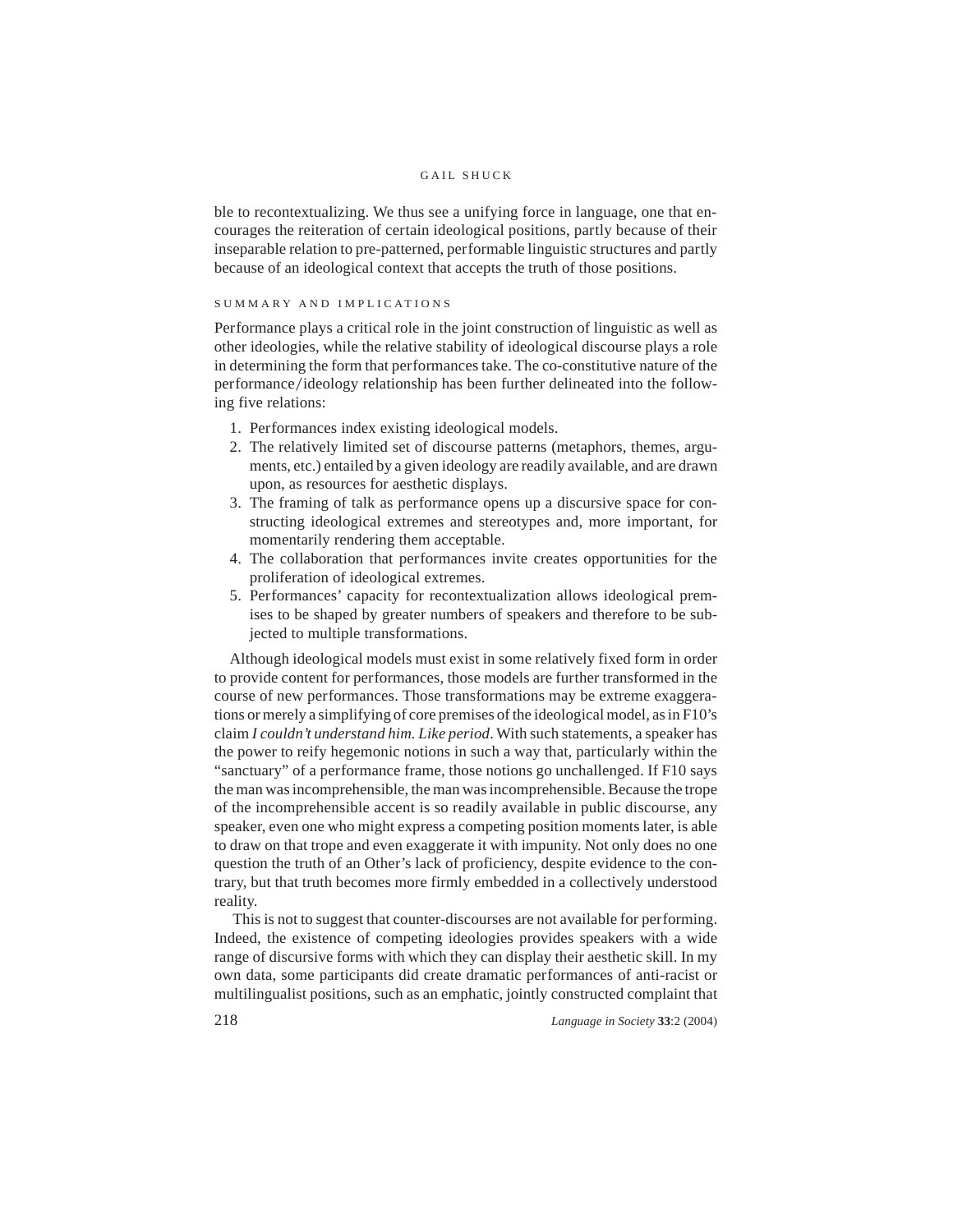the student who said *Chinaman* was living in *the Stone Age*. Performances of counter-discourses are opportunities to express shared resistance, but even for participants in such resistance, the patterns and tropes associated with less dominant ideological models are not as salient as those associated with dominant ones. Indeed, the students in this study who expressed more inclusive positions were still more likely to construct performances around monolingualist rather than multilingualist models. The very fixity of discourse patterns that often indicates a dominant ideological position is the same fixity that provides a resource for aesthetic transformation. Thus, entrance into a dominant discourse opens up possibilities for speakers to begin a performance. As we have seen in the discussion of collaboration, performances provide a space for tightening ideological cohesiveness among participants. The scales are tipped, then, in favor of dominant ideologies, which are more firmly established as regularized patterns in public and everyday discourse.

Performances such as the "murderer"-on-the-plane story allow extreme, exaggerated representations of marginalized groups in particular to be remembered and reanimated in other contexts. Moreover, the performance frame itself, because of speakers'and listeners'heightened concern for drama, protects these ideological models from conscious critical examination. The combination of these forces – reification, exaggeration, and exemption from critique – has serious implications. First, they prevent performers and audiences from addressing, or even noticing, contradictions between others' behavior and how that behavior is represented in performances. Gal & Irvine 1995 call this semiotic process erasure, whereby facts inconsistent with an ideological model are rendered invisible. The erasure of certain sociolinguistic phenomena and of competing models, then, becomes heightened during performative talk. Second, when exaggerated, transformed representations become reified, the opportunity to critique them not only by participants within a given interaction but by the community at large is significantly diminished. The potential for recontextualizing performances or parts of performances makes this process even more rapid. Finally, these ideologies produce discourses of the Other that intersect with material practices of exclusion. On a small scale, such an intersection may result in, for example, pronunciation courses required of all nonnative English-speaking students. On a much larger scale, we have already seen the rise of monolingualist language policies in the United States and elsewhere (Silverstein 1987, Blommaert & Verschueren 1992, Gal & Irvine 1995, Crawford 2000, Hoffman 2003). The social and linguistic order underlying these practices provides the discursive fodder for performances, which in turn construct a reality that is more likely to confirm than to challenge that order.

#### NOTES

<sup>\*</sup> I wish to thank Jane Hill, Kimberly Jones, Douglas Adamson, and two anonymous reviewers for their perceptive and helpful comments on earlier versions of this article and on the dissertation from which it comes. I also greatly appreciate Jane McGary's careful editing.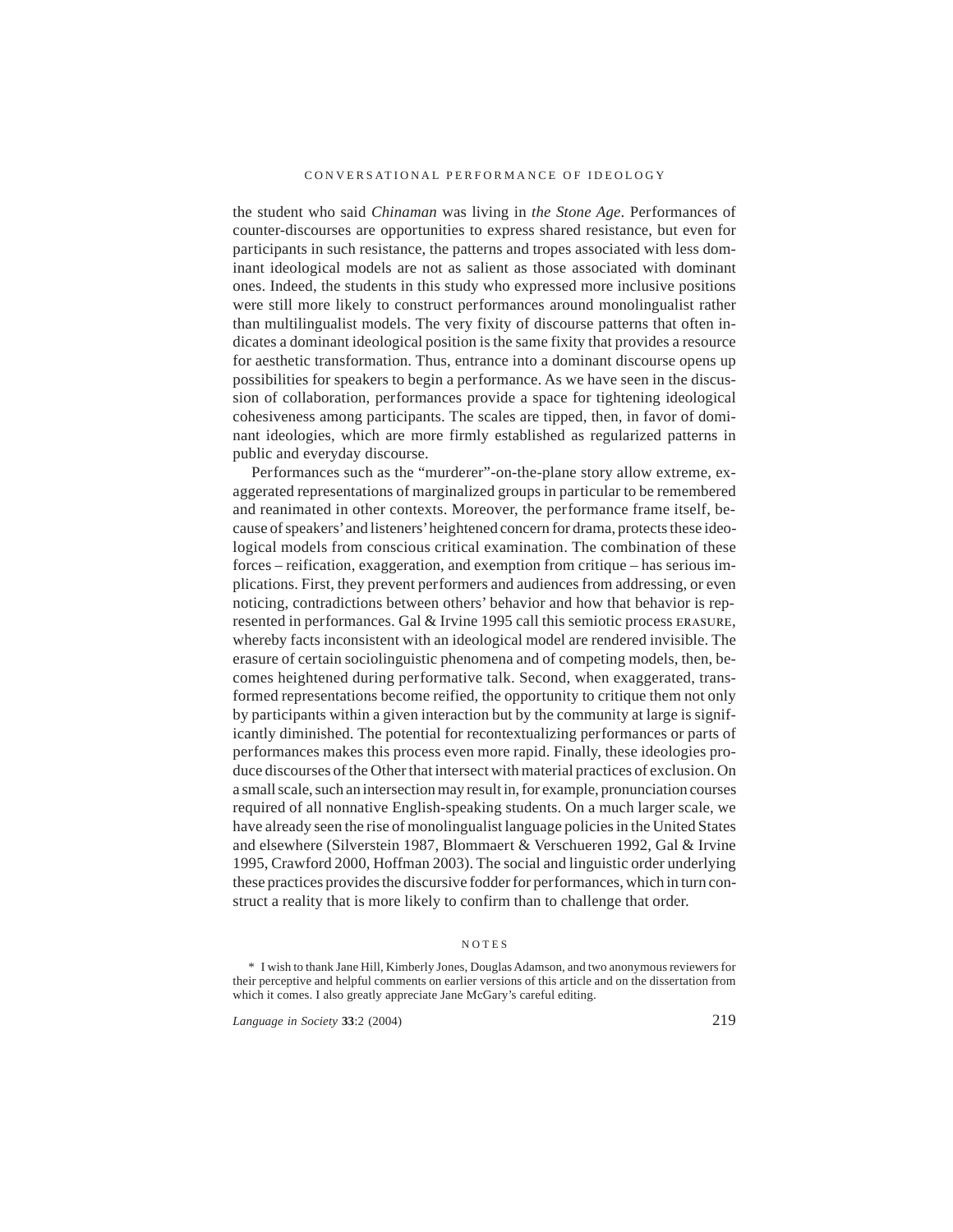<sup>1</sup> I have used single quotation marks to distinguish concepts, which may be expressed in a number of ways, from the actual expressions of those concepts, marked with double quotation marks. In-text excerpts from interview data are marked with italics.<br><sup>2</sup> I have adapted transcription methods from Edwards & Lampert 1993 and have divided tran-

scripts into intonation units (Chafe 1993) to highlight rhythms and repetitions of intonational contours, which constitute performative strategies. Other transcription conventions are as follows:

|                                               | elongated sound                                                                                               |
|-----------------------------------------------|---------------------------------------------------------------------------------------------------------------|
| $=$                                           | latching (no pause between turns by different speakers)                                                       |
| . .                                           | short pause (under one-half second)                                                                           |
| .                                             | longer pause                                                                                                  |
| /text                                         | overlapping speech                                                                                            |
| //text//                                      | overlap—used to distinguish successive overlapping utterances                                                 |
| téxt                                          | stressed syllable or word                                                                                     |
| te-                                           | truncated word                                                                                                |
| $text-$                                       | truncated intonation unit                                                                                     |
|                                               | sentence-final (low, falling) intonation                                                                      |
| ,                                             | continuing turn but end of intonation unit                                                                    |
| $\overline{\cdot}$                            | question intonation                                                                                           |
| $\mathbf{V}$                                  | rising intonation on declarative utterances (includes the common<br>rise on "mhm" and other backchannel cues) |
| Ţ                                             | forceful, exclamatory intonational contour                                                                    |
| <b>TEXT</b>                                   | loud or emphatic stress                                                                                       |
| [text]                                        | researcher observations or descriptions of extralinguistic factors                                            |
| (text?)                                       | best guess about what was said                                                                                |
| $\omega$                                      | one pulse of laughter                                                                                         |
| $\langle \omega \text{ text } \omega \rangle$ | laughing or laughing quality throughout an utterance                                                          |
| ([fast] text [fast])                          | characteristic in brackets continues throughout the utterance                                                 |
|                                               | glottal stop (when it appears anywhere other than in conventional contrac-<br>tions and possessives)          |
|                                               |                                                                                                               |

<sup>3</sup> I wish to thank an anonymous reviewer for this particularly apt expression.

<sup>4</sup> The term "performative" builds upon Austin's (1975) notion of performativity as the enactive function of speech, but focuses specifically on the aesthetics of talk. "Performative talk," then, refers to speech that draws attention to the poetics of its form.

The potential for a gendered reading of F10's fear of victimization by a male antagonist cannot be ignored. Indeed, such a reading could conceivably include an analysis of the relation between ideologies of race, to which the ideology of nativeness is more directly linked, and ideologies of gender. However, at the moment of the narrative event, rather than the narrated event, the speaker herself highlights his lack of comprehensibility as a nonnative, foreign English speaker, and thus the present analysis focuses only on the role the ideology of nativeness plays in this

 $\delta$  Part of this ideology is the notion that the use of English in the United States is not a tool of linguistic exclusion. It is not only not considered rude for people to speak English in the presence of those who do not understand it, but the non-English speaker's lack of comprehension is also considered a moral failure.<br><sup>7</sup> This accounts for the common complaint that "political correctness" has ruined America's sense

of humor. That is, many people justify offensive jokes using the sanction of the performance frame: If we are joking, anything goes. <sup>8</sup> Interestingly, he could have said *a Japanese, a Chinese, a Portuguese*, but he did not. This choice

can be partly explained by the fact that he began with *students from Germany*. However, it may also be that the combined social and semantic constraints against using terms for certain ethnic, national, or racial attributes as singular nouns (compare the effects of *black* as an adjective and *a black* as a noun) are tighter than the social constraints against using certain dated, derogatory ethnic terms. <sup>9</sup> We can probably assume that this man was Arab, given that F10 mentions *flying back over from*

*Saudi Arabia* and then mentions the man's name (*Ali? Dali?*) without mentioning his ethnicity. Were he to have had a "foreign" name and be from somewhere other than the Middle East would have rendered a non-Arab ethnicity in this context marked.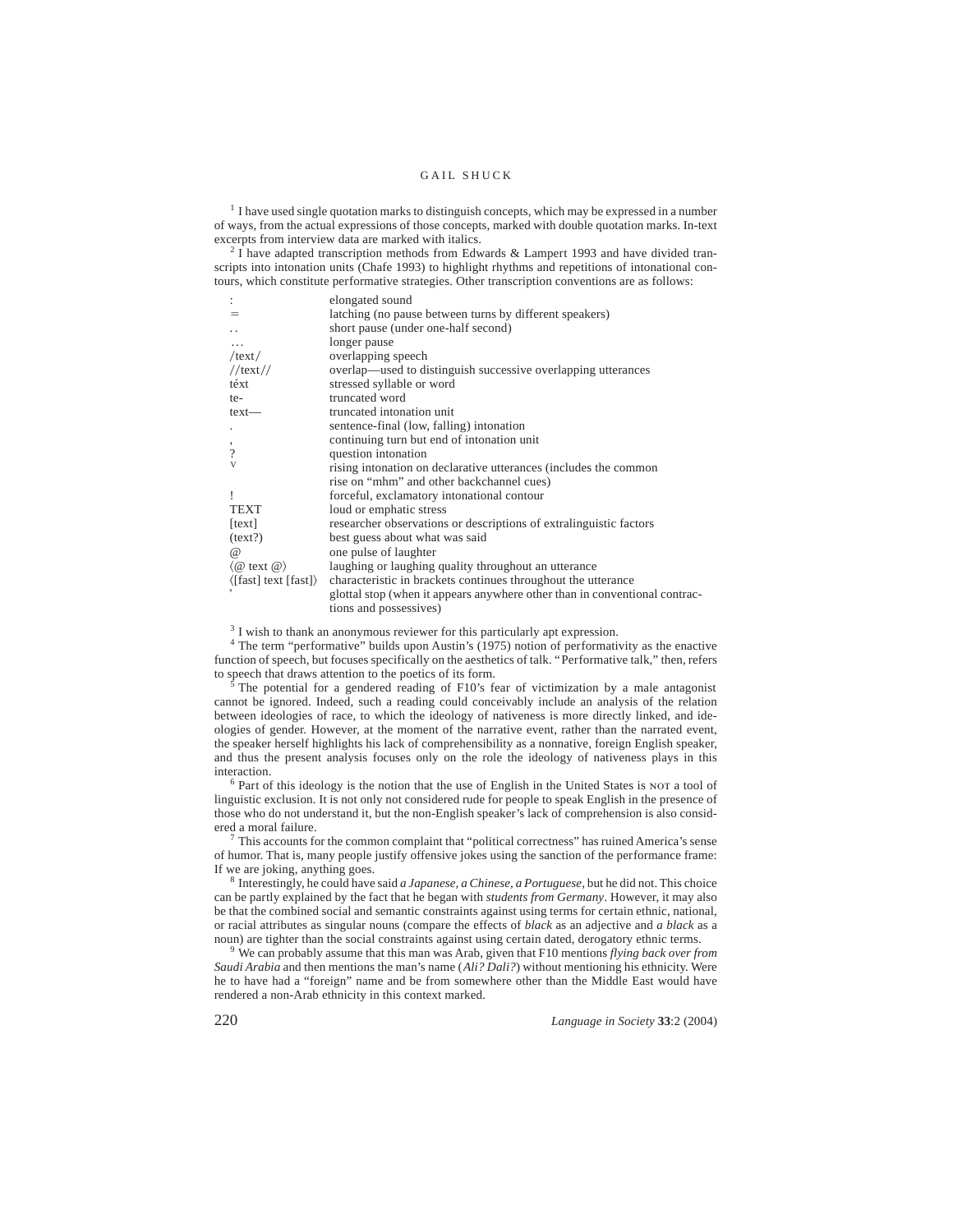#### CONVERSATIONAL PERFORMANCE OF IDEOLOGY

<sup>10</sup> Such a disregard for other languages is part of the ideology of nativeness and therefore becomes available as an opportunity to perform (Shuck 2001).<br><sup>11</sup> Because of the wavelike shifts in performative intensity that might comprise any performance,

I am identifying the combination of all three – or, if we include F9's contribution, four – miniperformances as constituting a single performance.

#### REFERENCES

American Civil Liberties Union (2002). ACLU sues four major airlines over discrimination against passengers. http://www.aclu.org/news/2002/n060402b.html.

Austin, J. L. (1975). *How to do things with words*. 2nd ed. Cambridge, MA: Harvard University Press. Bakhtin, Mikhail M. (1981). *The dialogic imagination*, Michael Holquist (ed.), Caryl Emerson &

Michael Holquist (trans.). Austin: University of Texas Press.

Bateson, Gregory (1972). *Steps to an ecology of mind*. New York: Ballantine.

Bauman, Richard (1977). *Verbal art as performance*. Prospect Heights, IL: Waveland.

\_(1986). *Story, performance, and event: Contextual studies of oral narrative*. Cambridge: Cambridge University Press. Bauman, Richard (1972). *Steps to an ecology of mind.* New York. Banantine.<br>
Bauman, Richard (1977). *Verbal art as performance*. Prospect Heights, IL: Waveland.<br>
Cambridge University Press.<br>
Cambridge University Press.<br>
(

bridge: Cambridge University Press. Canibridge University Fress.<br>
(1992). Icelandic legends: the traditionalization of genre. In Alessandro Duranti & Charles<br>
Goodwin (eds.), *Rethinking context: Language as an interactive phenomenon*, 125–45. Cam-<br>
bridge:

social life. *Annual Review of Anthropology* 19:59–88.

Becker, Alton L. (1979). Text-building, epistemology, and aesthetics in Javanese shadow theatre. In A. L. Becker & A. Yengoyan (eds.), *The imagination of reality*, 211–43. Norwood, NJ: Ablex. ocial life. *Annual Review of Anthropology* 19:59–88.<br>
Social life. *Annual Review of Anthropology* 19:59–88.<br>
Becker, Alton L. (1979). Text-building, epistemology, and aesthetics in Javanese shadow theatre. In<br>
A. L. Beck

*ceedings of the Tenth Annual Meeting of the Berkeley Linguistics Society*, 425–36. Berkeley: University of California, Berkeley.

Blommaert, Jan, & Verschueren, Jef (1992). The role of language in European nationalist ideologies. *Pragmatics* 2:355–75.

Bowen, J. R. (1989). Poetic duels and political change in the Gayo highlands of Sumatra. *American Anthropologist* 91:25–40.

Briggs, Charles (1988). *Competence as performance: The creativity of tradition in Mexicano verbal art*. Philadelphia: University of Pennsylvania Press. Bowen, J. K. (1989). Focul duess and pointed change in the Gayo inginants of Sunlatia. *American*<br>Anthropologist 91:25–40.<br>Briggs, Charles (1988). *Competence as performance: The creativity of tradition in Mexicano verbal* 

*equality*, 3– 40. New York: Oxford University Press. \_(1998). "You're a liar—you're just like a woman!" Constructing dominant ideologies of

language in Warao men's gossip. In Bambi Schieffelin et al. (eds.), *Language ideologies: Practice and theory*, 229–55. New York: Oxford University Press.

Buttny, Richard, & Williams, Princess (2000). Demanding respect: The uses of reported speech in discursive constructions of interracial contact. *Discourse and Society* 11:109–33.

CBS News (2002). Feds detain hundreds of immigrants. http://www.cbsnews.com/stories/2002/ 12/19/attack/main533627.shtml.

Chafe, Wallace (1993). Prosodic and functional units of language. In Edwards & Lampert, 33– 43.

- Crawford, James (2000). *At war with diversity: U.S. language policy in an age of anxiety*. Clevedon, England: Multilingual Matters.
- Edwards, Jane, & Lampert, Martin (1993) (eds.). *Talking data: Transcription and coding in discourse and research*. Hillsdale, NJ: Lawrence Erlbaum Associates.
- Erickson, Frederick (1992). They know all the lines: Rhythmic organization and contextualization in a conversational listing routine. In Peter Auer & Aldo Di Luzio (eds.), *The contextualization of language*, 365–97. Amsterdam & Philadelphia: John Benjamins.
- Gal, Susan, & Irvine, Judith (1995). The boundaries of languages and disciplines: How ideologies construct difference. *Social Research* 62:967–1001.

Goffman, Erving (1974). *Frame analysis: Essays on the organization of experience*. New York: Harper & Row.

Grice, H. P. (1975). Logic and conversation. In P. Cole and J. L. Morgan (eds.), *Syntax and semantics, vol. 3: Speech acts*, 113–27. New York: Academic Press.

*Language in Society* **33**:2 (2004) 221